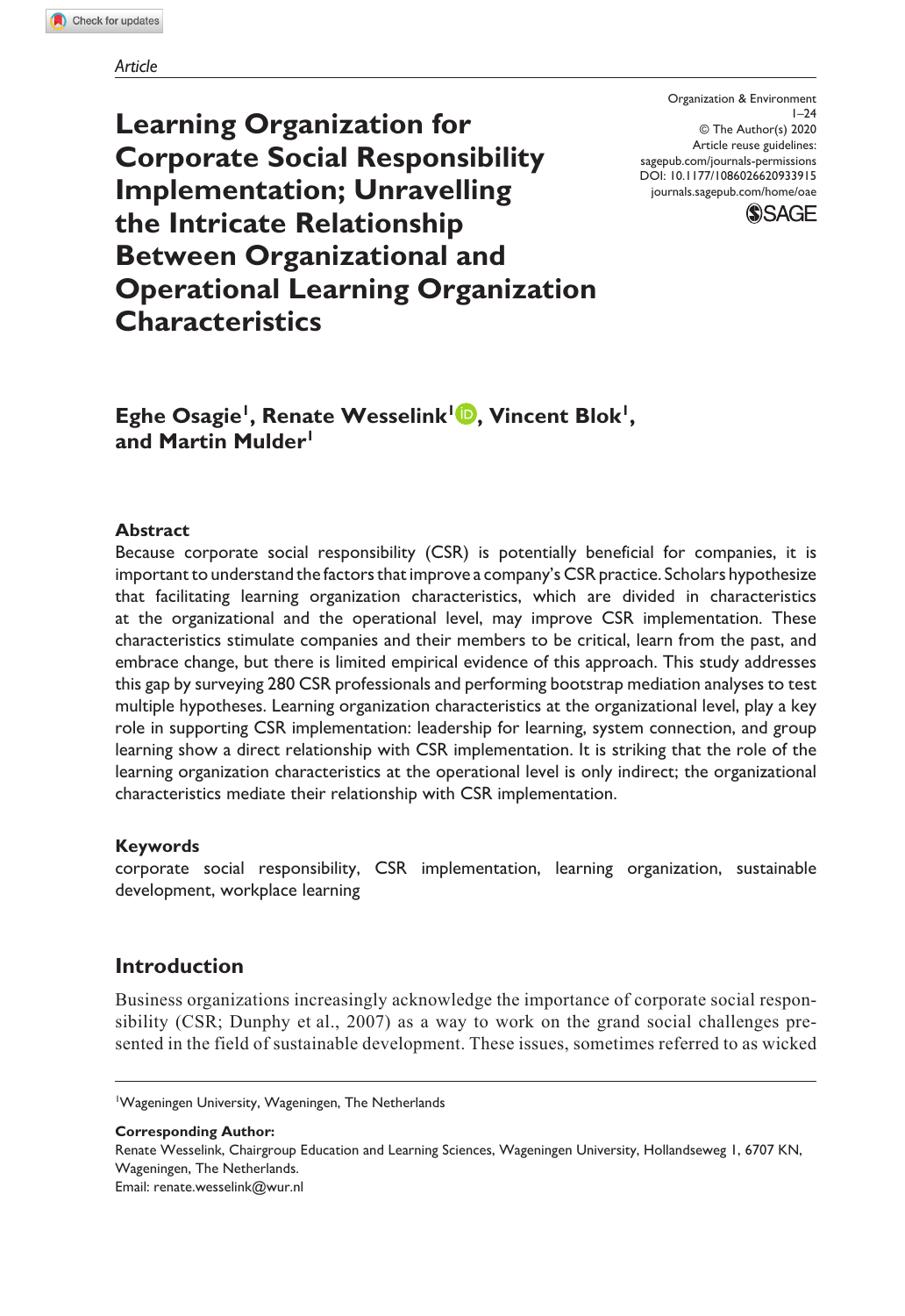problems (see Rittel & Webber, 1973), can be characterized by their complexity; environmental impacts, social problems, and economic conditions have to be addressed simultaneously, are demanded by inside and outside stakeholders with sometimes colliding interests and value frames, and may have unintended negative consequences or side effects (see Section 2.1). Implementing CSR is complex and means dealing with multiple dilemmas (Carollo  $\&$  Guerci, 2018). It is this complexity that forces organizations to increasingly adopt a learning mindset (see Section 2.2).

A learning organization is one that enables and stimulates the organization and its members to experiment, to learn from past experiences, and to be able to adapt quickly to changing demands (Marsick & Watkins, 2003). Whereas Senge (1990) describes the importance of developing core learning capabilities (i.e., building a shared vision, developing and testing mental models, and developing systems thinking) for implementing CSR, Jamali (2006) concludes that companies should have specific learning characteristics (e.g., learning culture, team building, and shared purpose). However, these studies are predominantly theoretical (Molnar & Mulvihill, 2003). Siebenhüner and Arnold (2007) were among the first to assess empirically the relationship between learning organizations and CSR. They conclude that implementing CSR and learning organizations are connected via learning mechanisms. Nevertheless, it is unclear which mechanisms should be addressed.

In sum, the association between learning organizations and CSR implementation has been explored mainly conceptually, and empirical research is limited to case studies (e.g., Cramer, 2005; Siebenhüner & Arnold, 2007), whereas there is need for more clarity about the actual associations. In addition, more clarity is needed about which specific characteristics of learning organizations (e.g., system approach, empowerment) actually affect CSR implementation. Hence, in this study, the following research questions are answered: (a) to what extent is there an empirical association between learning organization characteristics and CSR implementation and (b) to what extent do learning organization characteristics differ in their contribution to CSR implementation.

Theory originating from the learning organization and CSR implementation literature is used to explore the relationship between both strands of literature, on the assumption that certain characteristics of the learning organization might support CSR implementation. To go beyond theorizing about the relationship and collect empirical evidence, in this study, we empirically tested the seven learning organization characteristics developed by Marsick and Watkins (2003). These characteristics are the following: (a) continuous learning, (b) dialogue and inquiry, (c) group learning, (d) leadership for learning, (e) system connection, (f) empowerment, and (g) information systems and can roughly be divided in two levels, with the first three characteristics referring to the operational level and the latter four to the organizational level. This study is considered exploratory as it is the first to test empirically the relationships between learning organization characteristics and CSR implementation beyond the level of a single case study.

The outcomes of this study contribute mainly to the literature in the field of CSR implementation. As revealed by Aguinis and Glavas (2012), only a limited number of studies have been conducted on the micro-level contribution to CSR implementation, let alone across the different levels in organizations; and studies undertaken focus on the role of CSR managers, identifying competencies and roles (e.g., Osagie et al., 2019) and the role of supervisors (e.g., Aguilera et al., 2007) or take only one characteristic of the learning organization into account (e.g., inquiry in the case of Lankester, 2013). Analysis of all learning organization characteristics together enables the sketching of a comprehensive picture of the micro-level contribution to CSR implementation, and how it is facilitated by characteristics at the organizational level like leadership for learning, system connection, and group learning. Although the primary added value for theory lies in the field of CSR implementation, theory development in the field of learning organizations also benefits from our efforts to unravel the intricate relationship between the seven characteristics of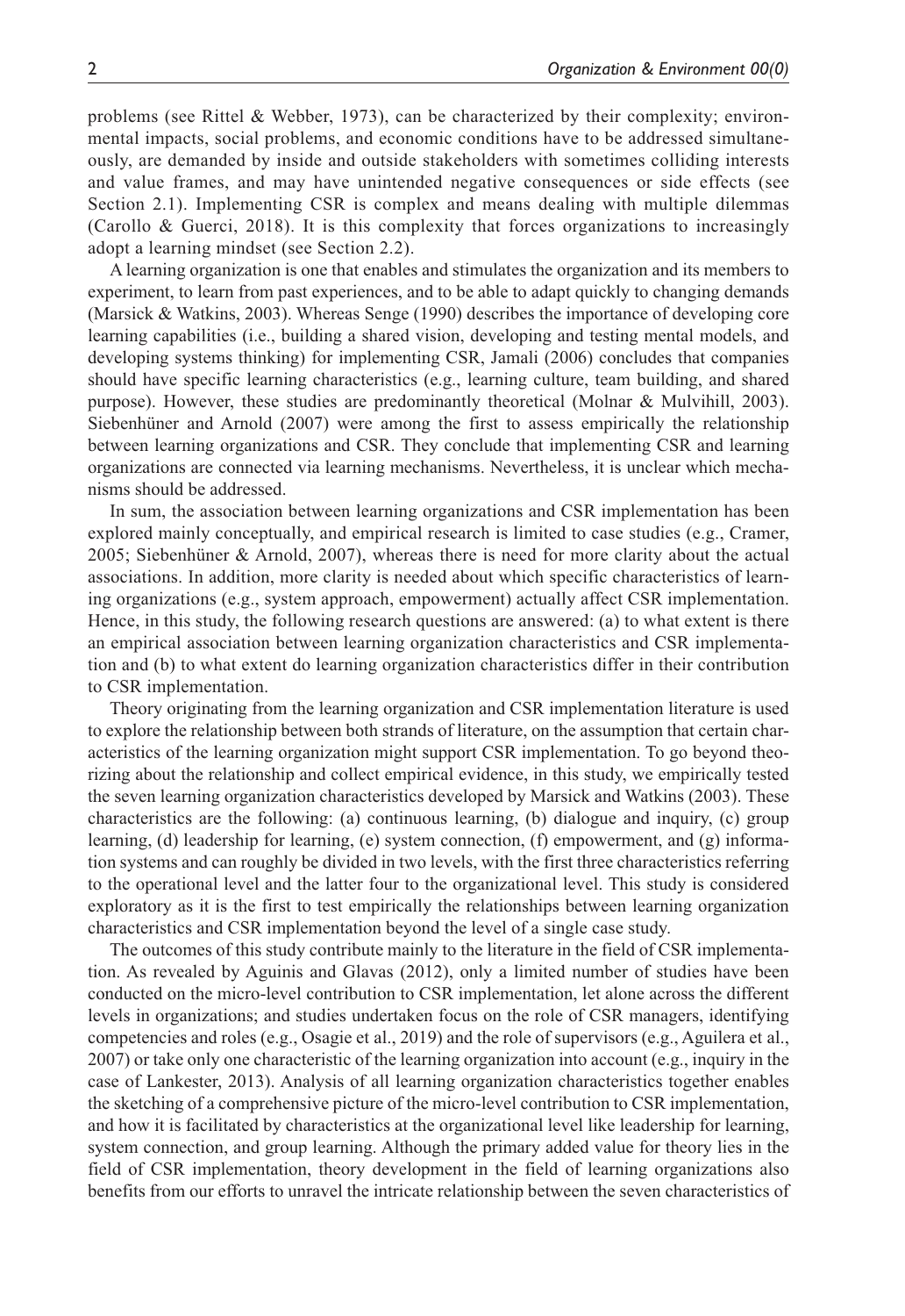learning organizations and CSR implementation. Yang et al. (2004), for instance, distinguish between operational-oriented characteristics and organizational-oriented characteristics; but, whereas Yang et al. (2004) argue that group learning is part of the cluster of operational-oriented characteristics, this study claims that group learning should be part of the cluster of characteristics at the organizational level.

In the next section, the connection between learning organization characteristics and CSR implementation is further developed: First, by explaining why CSR implementation is such a complex organizational task; next, by exploring why this complexity demands a learning organization approach; and, finally, by formulating hypotheses that show how the connection is studied.

# **CSR Implementation and Its Connection With Learning Organizations**

The theoretical framework addresses three relevant elements: first, the complexity of CSR implementation; second, its accompanying conditions on an organizational level; and, third, why a learning organization approach is needed to address CSR implementation. The characteristics of a learning organization are then explained and hypotheses are developed. These hypotheses guide this research.

## *Complexity of CSR Implementation*

CSR implementation refers to the process of implementing organizational activities needed in order to achieve CSR-related objectives (Maon et al., 2009) and should be seen as an unfolding continuous change process (Jamali, 2006). This means that, although the word implementation might sound like there is at some point a finished state, CSR implementation is continuously emerging and there is never a finished state. This complexity is caused by multiple dilemmas faced by organizations while implementing CSR. CSR, the business approach to sustainability (Marrewijk & Werre, 2003), therefore represents complex achievements because of three dilemmas (Carollo & Guerci, 2018). The first dilemma identified by Carollo and Guerci (2018) is the dilemma between business goals as such and value creation for society at large. CSR-implementing organizations, on the one hand, commit to the notion of going beyond an exclusive profit-driven focus, but on the other hand, profit remains a dominant parameter to measure success (i.e., shareholder value). The second dilemma is the difference between insiders' and outsiders' perspectives. Although CSR concerns implementation within organizational boundaries, impacts and claims are not restricted to organizational boundaries. The context in which the organization manifests itself is of increasing importance and requires the inclusion of outside stakeholders with their different demands and claims in comparison with the inside stakeholders (Jamali, 2008). The complexity of this dilemma is raised even more by the increasing number of stakeholders like governments and non-governmental organizations involved in CSR implementation and the fact that they often have conflicting value frames and ideologies (Peterson, 2009). The third and final dilemma is the short-term versus the long-term dilemma. Nowadays, organizations need to be able to face the developments that emerge in their day-to-day work practices while simultaneously working on long-term developments with their—sometimes even unknown—consequences. Given these dilemmas, it is clear that CSR is not a development or task that can be implemented in a linear fashion, nor it is finished on a certain day. These three dilemmas together make implementing CSR exceptionally complex, making CSR implementation an organizational task that should be considered as an outlier in the business context and therefore in need of special treatment in research and literature.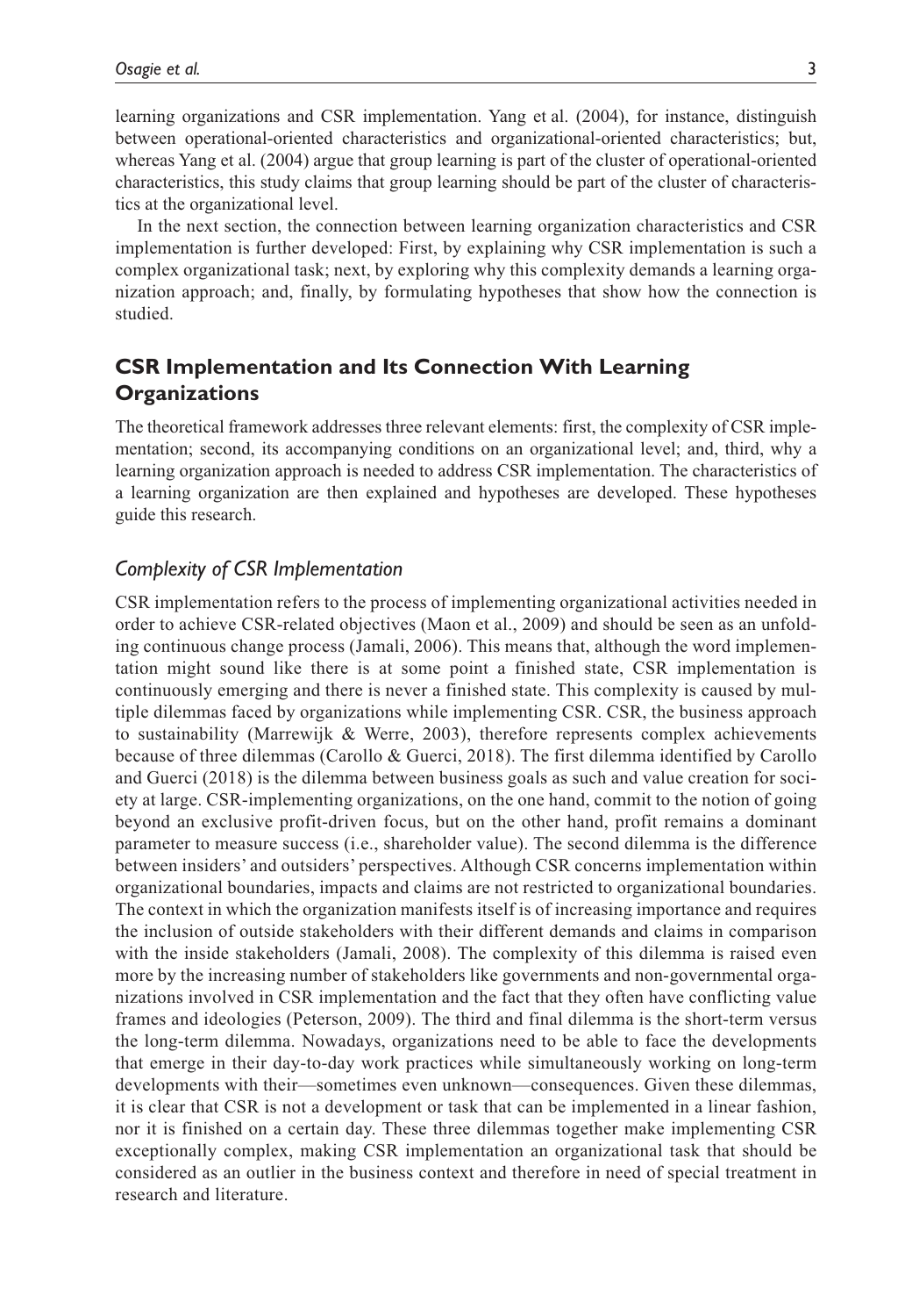## *Conditions for CSR implementation*

According to Cramer (2005), there is no single approach, strategy, or scenario for CSR implementation. CSR is a search process that requires companies, their leaders, subordinates, and stakeholders to develop their own company-specific people–planet–profit balance in both the short and the long term. Therefore, multiple scholars suggest that CSR implementation needs involvement and actions on multiple organizational levels to become (more) effective (Aguinis & Glavas, 2012; Cramer, 2005; Elkington, 1997). For example, whereas on the macro-level one can think of working together with the local community, on the meso-level, leadership is needed to drive change. At the same time, on the micro-level, interventions with regard to employee commitment to CSR are needed to realize the required changes.

Although there is no single approach to CSR, it is clear that, to implement CSR effectively, CSR principles should be thoroughly implemented within the organization (Jamali, 2008). This involves more than implementing CSR in isolated business processes (e.g., sustainable procurement) or implementing a code of conduct; it requires an ambitious CSR strategy, longterm commitment, and planned changes in the company's organization, encompassing a variety of activities.

Given the complex nature of CSR and the importance of a multilevel approach to CSR implementation, conditions to accelerate it are explored in the literature. One of the necessary conditions on the micro-level is a *safe (learning) environment* in which both employees and external stakeholders are seen as critical partners who are invited to share their opinions and come up with new (creative) ideas to improve CSR implementation (Cramer, 2003). The different dilemmas that characterize the complexity of CSR implementation need different perspectives and inputs to try to address them as well as possible. This means that organizations should create an environment in which both employees and external stakeholders are encouraged to share their opinions and ideas, even when these ideas and opinions go against the grain. Next, organizations that want to make progress in implementing CSR should engage in *continuous learning* (Doppelt, 2003) between departments. CSR implementation should not be realized solely by implementing standalone projects. Of course, pilot projects are part of the implementation trajectory, but all business facets and departments should be taken into account; this requires a climate of continual exchange and learning. Finally, CSR implementation requires engagement across organizations and *interaction with the environment* and learning with external stakeholders. Consequently, the business should no longer be seen as the system, but should open up and see itself as part of a larger system (Maon et al., 2009). Therefore, crossing the boundaries of the business is crucial for the success of CSR implementation. In summary, the unique nature of CSR implementation requires the organization to be safe enough for staff members to learn on the individual level, that this learning takes place continuously between different departments, and that the organization is open to learning from others outside the company.

## *Learning Organization Theory*

The concept of the learning organization increased in popularity after Peter Senge (1990) published his book *The Fifth Discipline*, in which he describes learning organizations as organizations with both adaptive capabilities and the ability to create alternative futures. In it, he outlines how a company can become a learning organization through systems thinking, commitment by individuals, realizing one's potential, being open to new ideas, building shared visions, and team learning. Despite its popularity, the concept of the learning organization was initially criticized for failing to provide practitioners with practical knowledge and for a lack of agreement regarding the definition of learning organization, making it difficult to integrate the findings of learning organization research (Carley & Harrald, 1997; Huysman, 2000).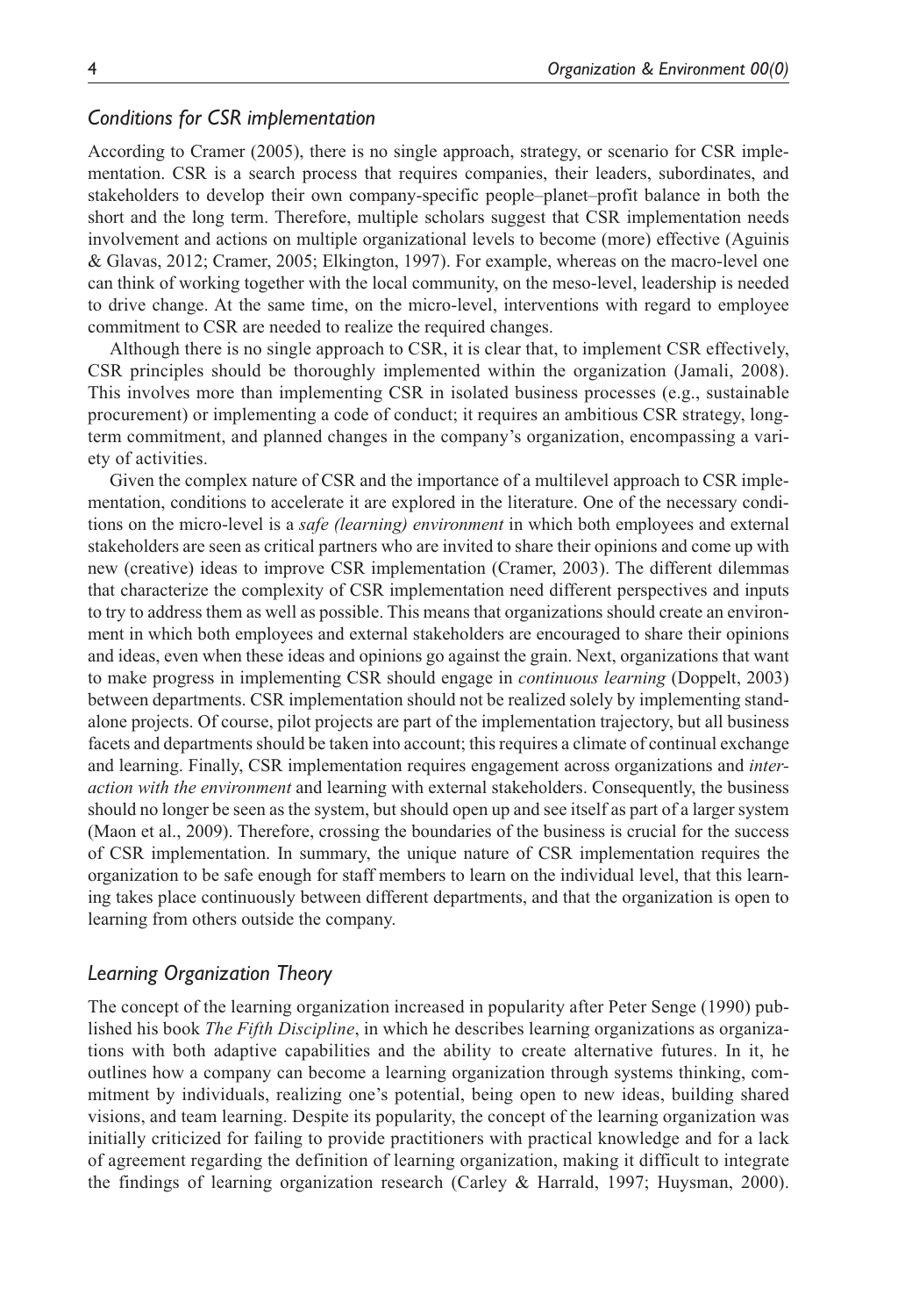Later, fresh insights delivered a more compelling vision of learning organizations, offering practitioners concrete recommendations and practical tools for assessing organizations' learning characteristics (e.g., Garvin et al., 2008). The learning organization concept became an increasingly important area of empirical research (Örtenblad, 2002) and has been related to several business outcomes, including organizational dynamic capabilities (Hung et al., 2010) and financial performance (Ellinger et al., 2002).

Nowadays, learning organizations are studied from various perspectives. Örtenblad's (2002) typology of the learning organization describes four conceptualizations (organizational learning, learning at work, learning climate, and learning structure). Watkins and Marsick (1993) combined these perspectives into one framework, operationalized and validated this framework, and developed an instrument for measuring learning organization characteristics (Marsick & Watkins, 2003; Örtenblad, 2002). Although their model could be validated in a more sophisticated way (Kim et al., 2015), it is the only model that works with distinctive items and covers all four learning organization levels (individual, group, organization, and society; Yang et al., 2004). Therefore, their framework was used in this study.

As stated, learning is a process that occurs at several discrete levels within organizations (Kim et al., 2015). Each level is represented by one or more characteristics. The individual level includes the characteristics *continuous learning*, referring to the extent to which a company creates continuous learning opportunities for its employees, and *dialogue and inquiry*, referring to the extent to which a company promotes inquiry-based behavior and dialogue among its employees. The group level is represented by one characteristic, *group learning*, referring to the extent to which a company encourages collaboration and learning from and with one another. The organizational level is covered by three characteristics: (a) *empowerment toward a shared vision*, referring to the extent to which a company involves its employees in developing and owning a collective vision; (b) *embedded information systems*, referring to the extent to which a company creates and maintains systems designed to capture and share knowledge; and (c) *leadership for learning*, referring to the extent to which a company provides leadership in order to encourage learning and to link these efforts to strategic objectives. The societal level is covered by *system connection*, referring to the extent to which a company is connected to the communities in which it operates.

### *Learning Organization Characteristics in Relation to CSR Implementation*

As stated, in earlier contributions, the association between learning organization characteristics and CSR implementation has been developed theoretically. However, empirical evidence is hardly available. Therefore, this study adopts a learning organization lens to explore what could support CSR implementation: a safe learning environment (Cramer, 2003), continuous learning (Doppelt, 2003), and going beyond the organizational system level (Maon et al., 2009) are identified as characteristics that might support CSR implementation. Hypotheses are developed by screening the existing empirical literature on learning organizations and CSR. Watkins and Marsick's (1993) seven characteristics are used as the starting point. Although these seven characteristics do not exactly match the theoretical assumptions and cover an additional range of aspects, given this study's exploratory character, it was decided to include all seven. In the following sections, existing empirical evidence per characteristic is unraveled, and unveiled mechanisms are summarized in hypotheses.

*Continuous Learning.* Stimulating continuous learning and adaptive competencies among employees is particularly useful in the context of CSR implementation. Empirical evidence supporting the importance of employee learning is provided by Benn et al. (2013), who interviewed leaders in sustainability education (e.g., professors and education specialists), Fenwick (2007), who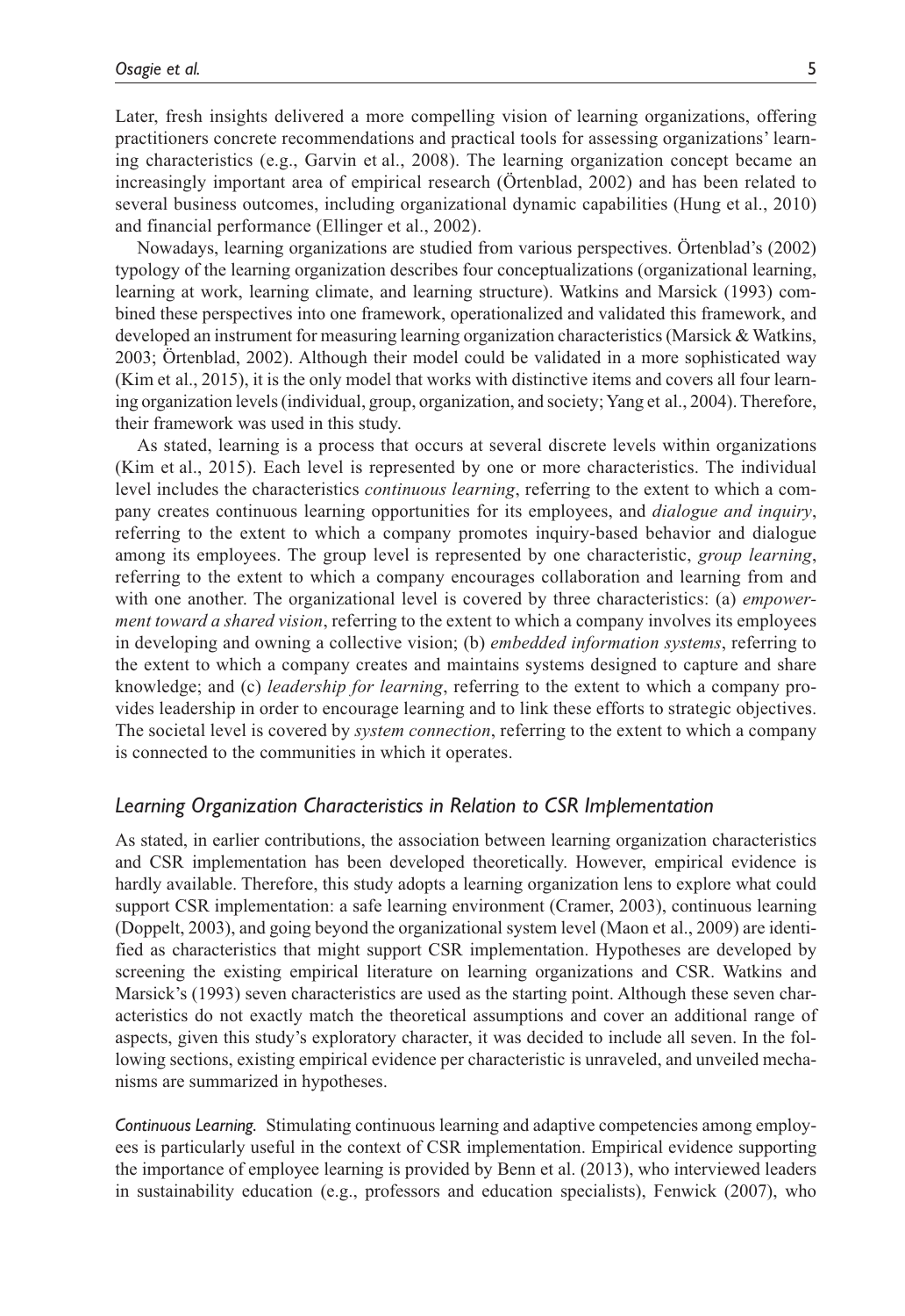interviewed HR managers, HR directors, and owner-managers of small businesses, and Law et al. (2017) who conducted case studies in Japanese companies. These studies conclude that the lack of CSR implementation—or ineffective CSR implementation—can be attributed, at least in part, to a lack of education and/or training opportunities and a lack of connections between important systems. Law et al. (2017) conclude that proper training approaches and organizational commitment encourage the transformation of employees' values, norms, and behaviors toward sustainability, and as CSR challenges are ever-changing, learning should be a continuous process. Hence, the following hypothesis is formulated:

**Hypothesis 1:** The extent to which a company facilitates continuous learning is positively associated with CSR implementation.

*Dialogue and Inquiry.* Dialogue and inquiry activities stimulate reflection on one's work behavior. From Lankester's (2013) case study, it can be concluded that active experimentation facilitates critical reflection on practices and questioning of the self, others, and cultural norms, and consequently contributes to an enhanced sense of social responsibility. Another example originates from Lyon (2004), as he states that companies that encourage staff to critically question corporate objectives, standards, and practices are likely to be effective in implementing CSR. Hansen et al. (1997) show that encouraging stakeholder dialogue has a high potential to introduce new knowledge into the organization where CSR should be implemented. Furthermore, dialogue helps organizations clarify their boundaries and their position on certain CSR issues (Müller & Siebenhüner, 2007). In sum, evidence collected shows that promoting dialogue and stimulating inquiry encourage employees to reflect on their own work behavior and adopt work behaviors that support CSR implementation. Such reflection and adaptation is necessary to account for the evolving character of CSR. Hence, the following hypothesis is formulated:

**Hypothesis 2:** The extent to which a company promotes dialogue and inquiry is positively associated with CSR implementation.

*Group Learning.* Employees are better off when they work and learn in groups, as this gives them access to various modes of thinking, and an opportunity to review their own ideas. This stimulates both creativity and innovativeness (Marsick & Watkins, 2003; Senge, 1990), and a save learning environment, which is essential to discuss all viewpoints with regard to CSR challenges. In the field of CSR implementation, Siebenhüner and Arnold (2007) show that working groups are effective ways to promote higher order learning processes. In these groups, considerable information exchange takes place and sustainability-related knowledge is generated, thereby increasing CSR implementation. Based on this finding, the following hypothesis is formulated:

**Hypothesis 3:** The extent to which a company facilitates group learning is positively associated with CSR implementation.

*Empowerment Toward a Collective Vision.* A corporate culture that encourages employees to ask for feedback and to participate in decision making will stimulate employees' feeling of empowerment (Choi, 2007; Gagné et al., 2000). Empowered employees believe that they are held accountable, at least in part, for the change and will therefore behave in a manner that supports the change and will achieve satisfaction in initiating and realizing these changes (Gagné et al., 2000). In the field of CSR implementation, Müller and Siebenhüner (2007) show that, if staff members from all hierarchical levels join the learning process, a broad basis for CSR implementation can be achieved, including the broad acceptance of emerging objectives, mission, and vision. Based on these findings, the following hypothesis is constructed: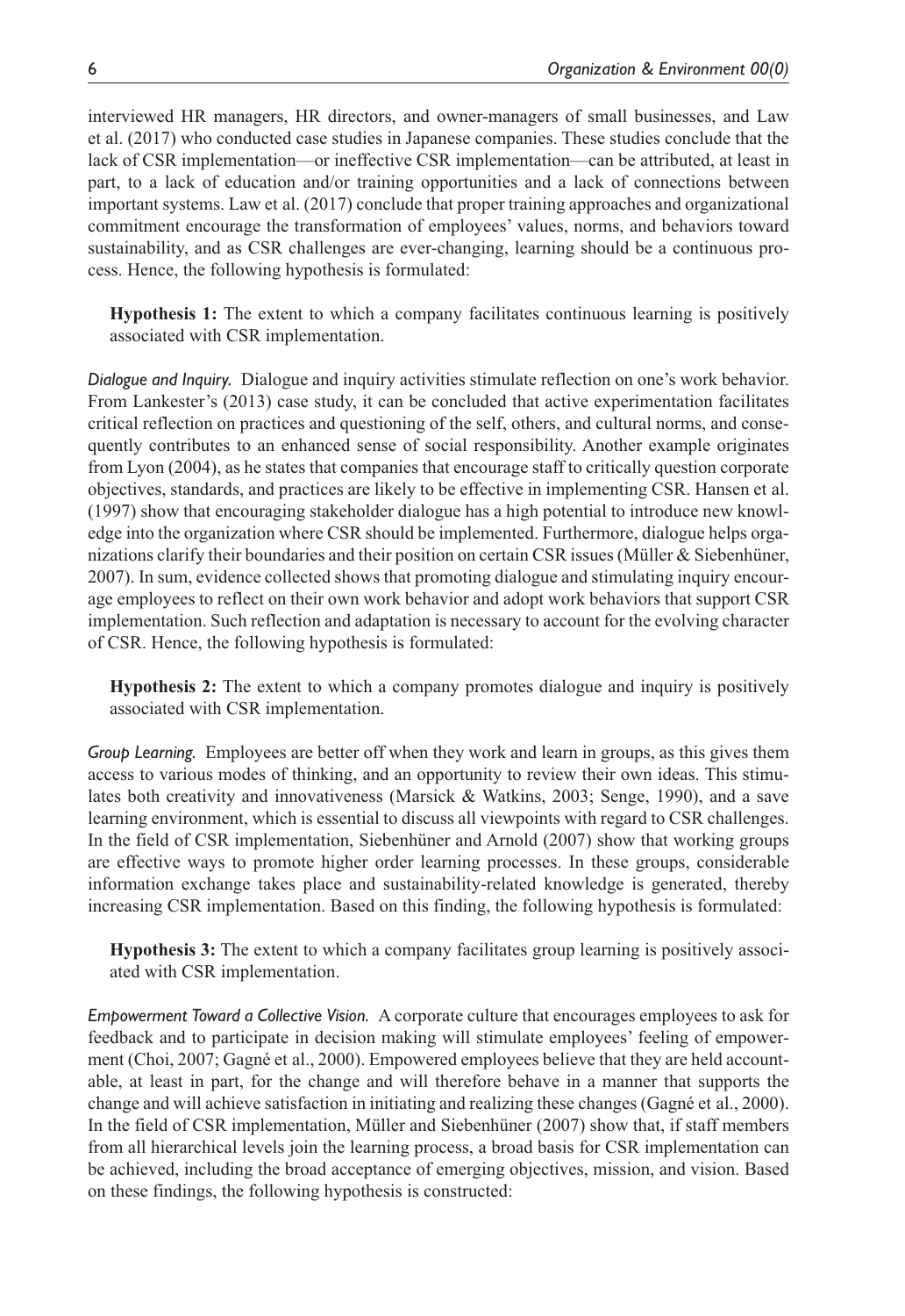**Hypothesis 4:** The extent to which a company promotes involvement in creating a collective vision is positively associated with CSR implementation.

*Embedded Information Systems.* Information systems such as meetings, training programs, and newsletters are important elements in any planned organizational change. These systems inform employees regarding the challenges faced by the company and the need for change (Armenakis & Harris, 2002; Chiang, 2010) and, because employees know more about the need for change, they are more willing to change. Siebenhüner and Arnold (2007) show that, in one of the cases that they studied, a handbook was developed that explained company-specific ecological criteria. The handbook contained checklists that needed to be completed by the employees and served as a tool for knowledge diffusion within the company, so that other employees could learn from it as well. This approach appeared to be successful during CSR implementation. Therefore, it is hypothesized that:

**Hypothesis 5:** The extent to which a company creates and maintains systems that capture and share knowledge is positively associated with CSR implementation.

*Leadership for Learning.* Employees have a unique relationship with their managers and leaders. These relationships shape the behavior that is expected of all parties involved (Furst & Cable, 2008). Siebenhüner and Arnold's (2007) findings show that a participatory and supportive leadership style fosters employee motivation and supports active research and generation of new knowledge in the CSR field, whereas a more directive and consultative styles tend to inhibit the open flow of information and new knowledge. Furthermore, Blok et al. (2015) and Wesselink et al. (2017) show that leaders influence their employees' learning with respect to CSR by demonstrating sustainable behavior themselves or, as discovered by Ramus and Steger (2000), by actively promoting it among employees. Such leadership may help internalize CSR, making it part of one's daily tasks and as such ensuring that CSR challenges are (continuously) addressed. Therefore, the following hypothesis is formulated:

**Hypothesis 6:** The extent to which a company provides and promotes leadership for learning is positively associated with CSR implementation.

*System Connection.* Learning organizations operate as open systems, interacting and exchanging feedback with their communities. Employees learn through these interactions, and work practices are adjusted based on the information received (Marsick & Watkins, 2003). These characteristics enable companies to effectively interact with key stakeholders. This interaction is essential for CSR implementation, as (a) a company's CSR program should address the needs and concerns of its stakeholders and (b) a continuous constructive dialogue will ensure that the voices of stakeholders are heard and integrated in the program, ensuring that the program remains aligned to these needs (Maon et al., 2009). Hence, the following hypothesis is formulated:

**Hypothesis 7:** The extent to which a company operates as an open system is positively associated with CSR implementation.

Above, direct associations between learning organization characteristics and CSR implementation are presented. There are no examples of studies that incorporate the whole set of learning organization characteristics. Earlier findings on the incorporation of single characteristics suggest that a more complex relationship may exist between them. Yang et al. (2004) report that some learning organization characteristics can mediate the effect of other learning organization characteristics with respect to organizational outcomes (e.g., knowledge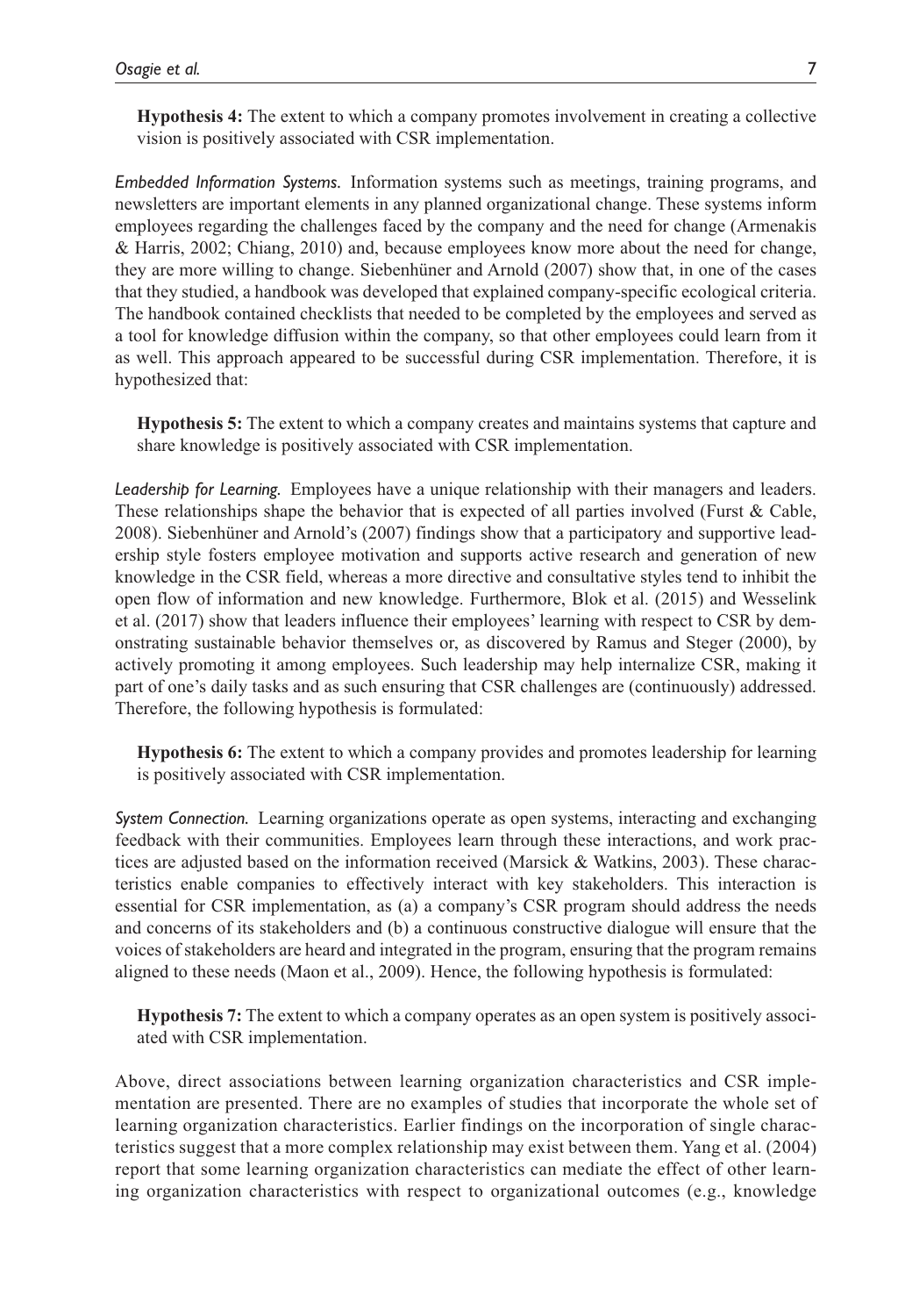

**Figure 1.** Hypothesized relations between variables at stake.

and financial performance). The rationale behind this indirect effect is that learning organization characteristics can be separated into two groups. One group, operational learning characteristics, includes continuous learning, dialogue and inquiry, group learning, and empowerment toward a collective vision. Operational means that these characteristics can be found within the operations of an organization. The second group, consisting of organizational facilitators is installed by the organization and include embedded information systems, leadership for learning, and system connections. The first group—operational characteristics—benefits from having the second group of organizational characteristics (Yang et al., 2004). This suggestion is supported by Heugens (2006). He shows in his study that individual CSR-related competencies developed on the basis of experiences with CSR (i.e., continuous learning) can become group competencies through processes of acquisition, reflection, and application at group level (i.e., group learning). Next, managers, in their role as leaders for learning, combine new insights gained from individual or group reflections and amend existing CSR efforts with, consequently, (improved) organizational CSR capabilities (Heugens, 2006). Hence, the effects of operational characteristics (i.e., continuous learning, dialogue and inquiry, group learning, and empowerment) on CSR implementation seem to be mediated by organizational facilitators (i.e., embedded information systems, leadership for learning, and system connections). Therefore, the final hypothesis reads as follows:

**Hypothesis 8:** The associations between CSR implementation and continuous learning, dialogue and inquiry, group learning, and empowerment are mediated by three organizational facilitators (embedded information systems, leadership for learning, and system connection).

Figure 1 summarizes all hypothesized relations.

# **Material and Method**

# *Sample and Procedure*

The primary objective of this study is to assess the specific characteristics of learning organizations that actually influence effective CSR implementation and second, to investigate the intricate relationship between these characteristics. Therefore, a quantitative study was performed. The data were collected as part of a separate study among Dutch companies conducted by CSR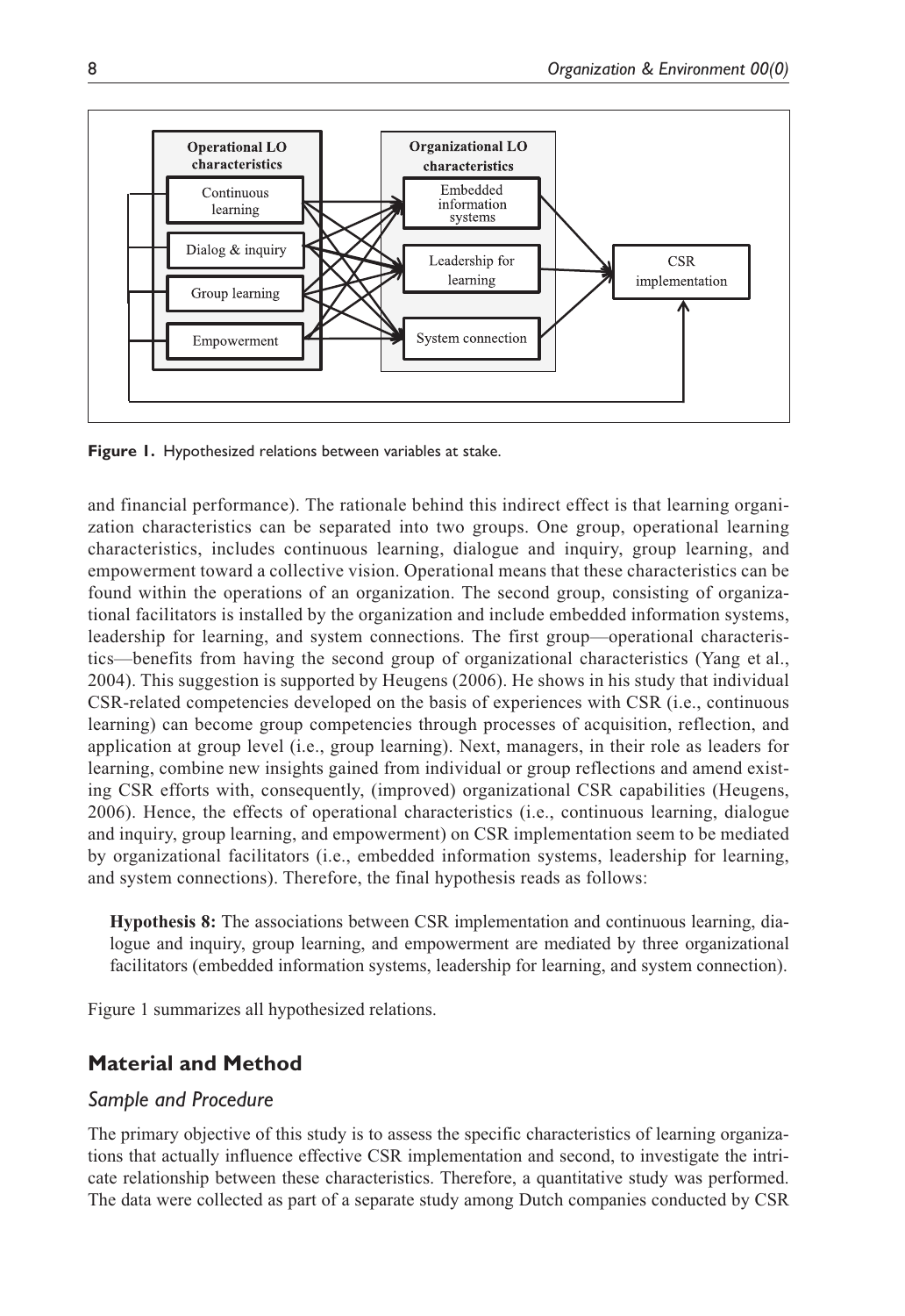Netherlands (in Dutch, MVO Nederland)<sup>1</sup>; questions relevant for this study were incorporated into their questionnaire, which was distributed among the members of trade associations that were partners of CSR Netherlands. These trade associations were contacted and invited to send the questionnaire to the principal CSR professionals in their member companies. Companies that have a CSR professional show their commitment to work on CSR and therefore the sample should be seen as a convenient sample.

A total of 280 CSR professionals signed the informed consent form and completed the questionnaire anonymously; these professionals worked in either the service industry (*n* = 191) or the manufacturing industry ( $n = 89$ ). Each professional was either an owner-manager ( $n = 125$ ), a CSR director or manager (*n* = 104), a principal CSR staff member (*n* = 39), or other CSRrelated professional (e.g., R&D professional, senior CSR advisor, or product manager; *n* = 12).

#### *Measures*

*Learning Organization.* The abbreviated version of the Dimensions of the Learning Organization Questionnaire (DLOQ) was used to measure learning organization characteristics. The DLOQ (Watkins & Marsick, 1993) describes seven learning organization characteristics from the perspective of action requirements and is therefore used to generate practical implications (Yang et al., 2004). The abbreviated version is reported to have better validity than the extended one (Yang et al., 2004) and includes 21 items—three for each of the seven characteristics—and response choices ranging from 1 (*almost never true*) to 6 (*almost always true*). A higher mean score indicates more prevalent levels of the respective learning organization characteristics. Table 1 provides example items for each of the seven characteristics; all scales were considered to be reliable based on Hair et al. (2010), who specify a threshold of .70 for Cronbach's alpha.

A confirmatory factor analysis (CFA) was performed on the availability of a predetermined structure for this measurement. Through the CFA, we could assess whether the learning organization data fit the measurement model described by Yang et al. (2004). In addition, a robust maximum likelihood estimation was used to account for any nonnormality in our data. This approach returns robust standard errors and calculates the Saorra–Bentler chi-square  $(SB\chi^2)$ value, which adjusts the normal-theory chi-square (Rosseel, 2012). As in Yang et al. (2004), two models were constructed: a simple one-factor model and a complex seven-factor model. The first model is a naive model that assumes that each item is designed to measure only one factor. The second model is more realistic, as it allows the user to correlate measurement errors and latent variables, and items can be loaded on multiple factors. Similar to Yang et al. (2004), the following indices were used to assess the fit of the models:  $SB\chi^2$ , the goodness-of-fit index (GFI), the GFI adjusted for the degrees of freedom (AGFI), the comparative fit index (CFI), the nonnormed fit index (NNFI or TLI [Tucker–Lewis index]), and the root mean square error of approximation (RMSEA). A model is considered to be acceptable if the following conditions are met: relative chi-square value (i.e., chi-square divided by the number of degrees of freedom) is  $\leq$ 5.0 (or ideally  $\leq$ 2.0); GFI and NNFI are  $\geq$ 0.90; and CFI is  $\geq$ 0.90. An RMSEA value  $\leq 0.08$  indicates an acceptable fit, and a value  $\leq 0.05$  indicates an extremely good fit between the model and the population (Teo et al., 2013).

*CSR Implementation.* A self-report measure for CSR implementation was developed in close collaboration with CSR Netherlands. Items were constructed on the basis of the literature and practical professional experiences of professionals working for CSR Netherlands. Next, the scale was discussed with nine business owners (one large company [≥250 employees] and eight small and medium-sized enterprises [small and medium-sized enterprises, <250 employees]), and items were amended based on their feedback (e.g., adjusted wording). Given that CSR is an evolving development, it appears difficult to say at a certain juncture that the CSR implementation is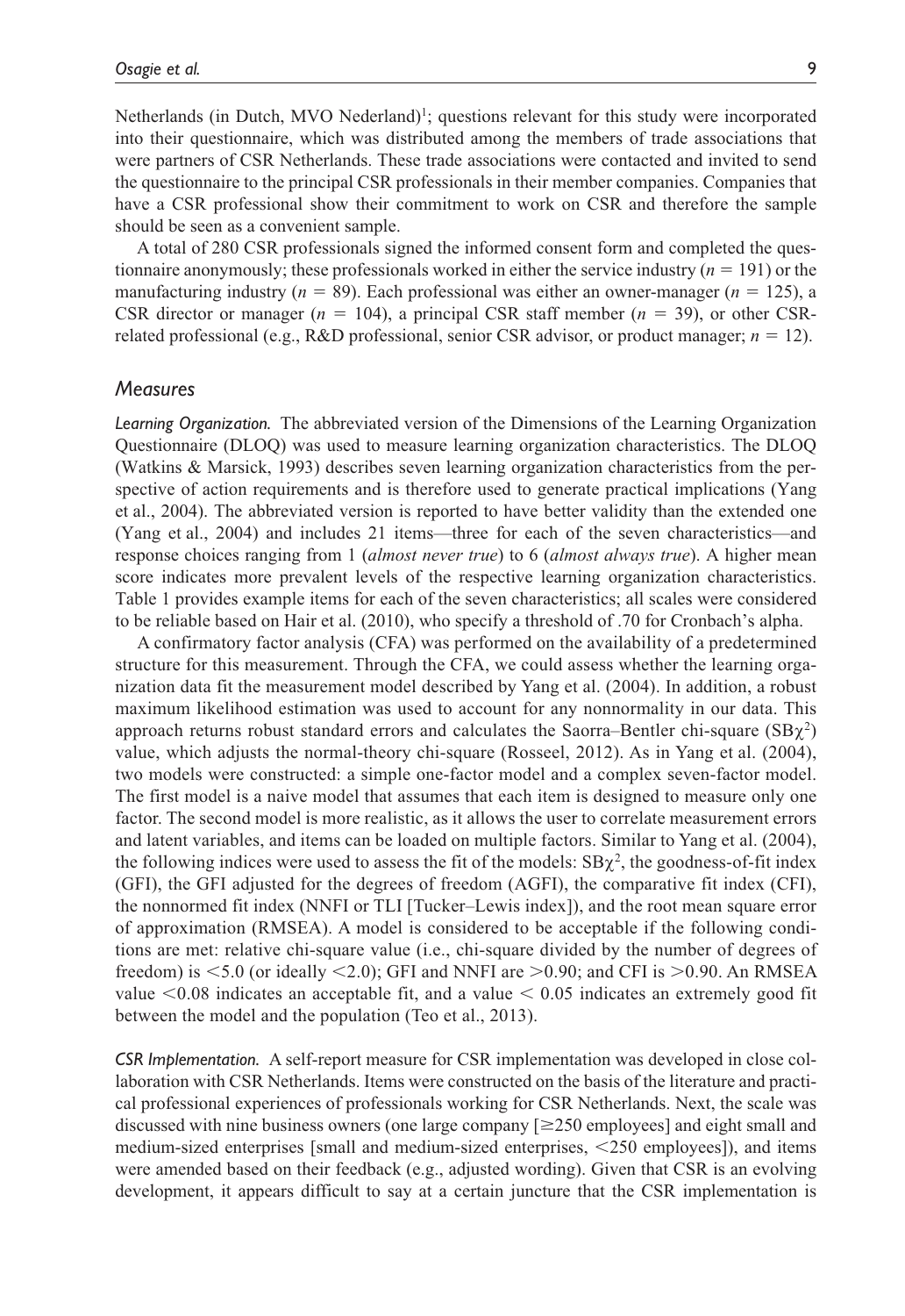| Learning organization characteristic               | Example item                                                                                                         |
|----------------------------------------------------|----------------------------------------------------------------------------------------------------------------------|
| 1. Continuous learning ( $\alpha = .87$ )          | In my organization, people are rewarded for learning.                                                                |
| 2. Dialogue and inquiry ( $\alpha = .89$ )         | In my organization, whenever people state their views,<br>they also ask what others think.                           |
| 3. Group learning ( $\alpha = .86$ )               | In my organization, teams/groups revise their thinking as a<br>result of group discussions or information collected. |
| 4. Empower collective vision ( $\alpha = .76$ )    | My organization recognizes people for taking the initiative.                                                         |
| 5. Embedded information systems ( $\alpha = .80$ ) | My organization makes its lessons learned available to all<br>employees.                                             |
| 6. Leadership for learning ( $\alpha = .88$ )      | In my organization, leaders mentor and coach those they<br>lead.                                                     |
| 7. System connection ( $\alpha = .70$ )            | My organization works together with the outside<br>community to meet mutual needs.                                   |

**Table 1.** Example Items and Cronbach's Alpha (α) for the Seven Learning Organization Characteristics Scales of the Dimensions of the Learning Organization Questionnaire (Watkins & Marsick, 1993).

successful. Therefore, in the items, items about both the actual state of affairs and the conditions to capture the evolving character of CSR implementation were incorporated.

The respondents were instructed to evaluate 12 statements regarding specific CSR implementation-related situations in their company (Table 2). The possible responses range from 1 (*not true at all*) to 5 (*completely true*). A higher mean score indicates a higher level of CSR implementation.

An exploratory factor analysis (EFA) was performed as no predetermined structure existed for the data. A principal axis factoring was applied as the extraction method to identify the significant components underlying the respondents' choices of the 12 statements. Using the SPSS syntax reported by O'Connor (2000), a parallel analysis was conducted in order to determine the number of factors to extract; this approach is superior to other, more ambiguous methods (e.g., the Eigenvalue >1 rule and the Scree test; see Thompson, 2004).

*Control Variables.* A company's size, financial situation, and type of industry can have significant effects on the ratings of CSR outcomes (Aguinis & Glavas, 2012; Graves & Waddock, 1994; Pasricha et al., 2018). Pasricha et al. (2018) conducted research on multiple companies in which they controlled for the following factors:

- *The company's industry*. Mimicking the approach used by Waldman et al. (2006), the dependent variable was normalized (i.e., CSR implementation) in order to control for industry effects.
- *Company size.* A dummy coded variable was included  $(1 = small and medium-sized)$ enterprises,  $2 = \text{large company}$  in the analysis.
- *The company's financial situation.* Respondents were instructed to rate their company's general financial situation over the past four years in order to take into account any potential effect of the 2008 global financial crisis. The possible responses were as follows: 1 (*much worse than before*), 2 (*worse than before*), 3 (*similar to before*), 4 (*better than before*), 5 (*much better than before*). A higher score indicates a better financial situation.

# *Data Analyses*

To test the hypotheses, Preacher and Hayes's (2004) bootstrap macro approach (with 5,000 bootstrap samples) was used, after checking for the assumptions of this analysis. This approach was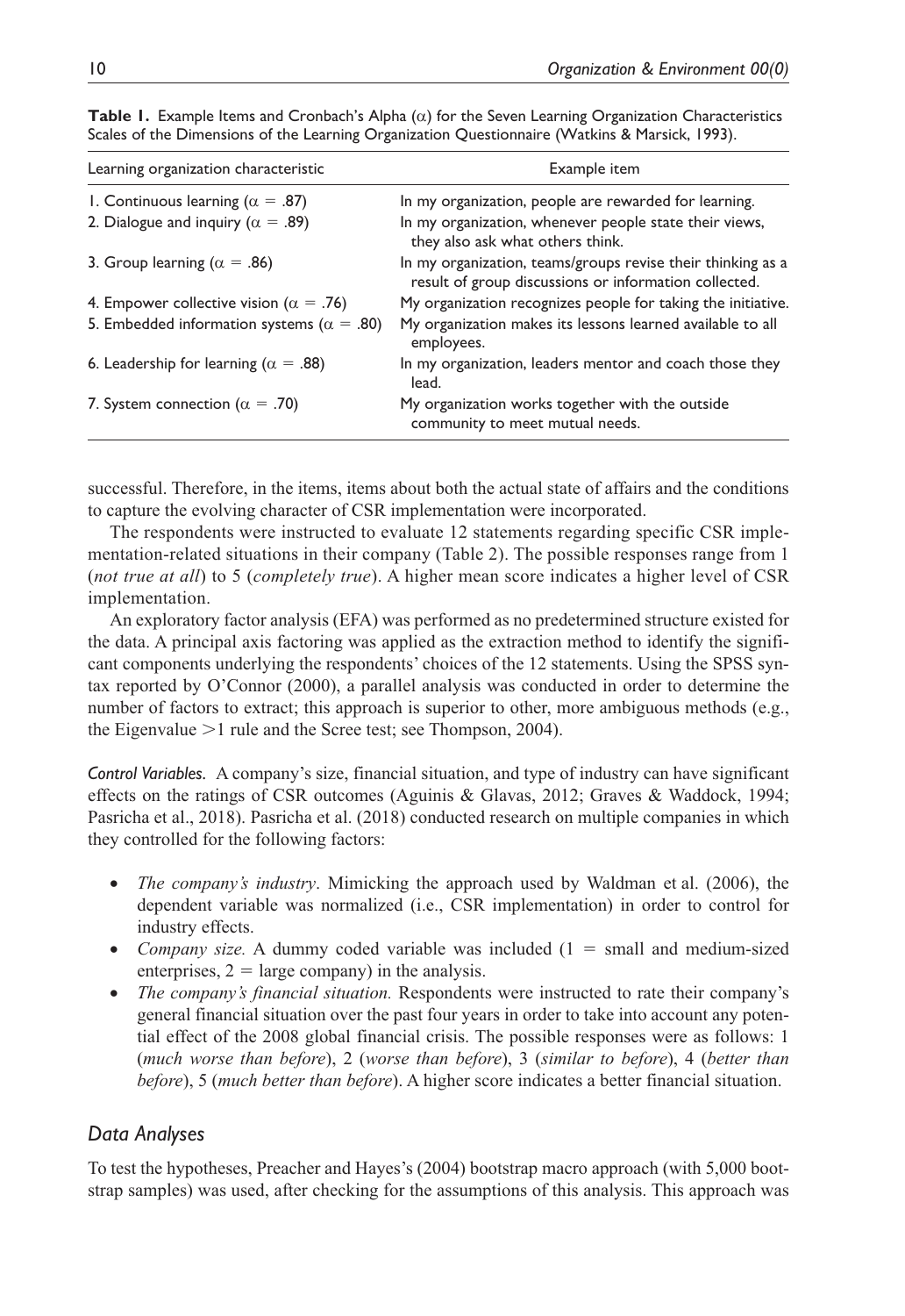| Table 2. Results of Exploratory Factor Analysis. |  |  |  |  |  |
|--------------------------------------------------|--|--|--|--|--|
|--------------------------------------------------|--|--|--|--|--|

| Construct          | Items                                                                                      | Factor loadings |
|--------------------|--------------------------------------------------------------------------------------------|-----------------|
| CSR implementation |                                                                                            |                 |
|                    | X01: CSR is an integral part of my company's mission and vision.                           | .769            |
|                    | X02: CSR is an integral part of our organizational strategy.                               | .795            |
|                    | X03: We have established a CSR policy.                                                     | .749            |
|                    | X04: CSR is an integral aspect that is accounted for in decision-<br>making processes.     | .760            |
|                    | X05: We periodically ask our stakeholders what they expect<br>from us with respect to CSR. | .720            |
|                    | X06: There is support for CSR among our employees.                                         | .605            |
|                    | X07: All departments engage in CSR activities.                                             | .698            |
|                    | X08: My company has established clear CSR objectives for the<br>coming year.               | .840            |
|                    | X09: My company achieves all its CSR objectives.                                           | .732            |
|                    | X10: We measure and evaluate our CSR practices periodically.                               | .780            |
|                    | XII: We communicate about our CSR practices with internal<br>and external stakeholders.    | .781            |
|                    | X12: We regularly amend our CSR programs based on changes<br>in external demands.          | .797            |

*Note*. CSR = corporate social responsibility.

chosen because it depends less on assumptions regarding sampling distributions, and it permits the performance of analyses with multiple mediators. All variables were standardized prior to the analyses. Several mediation analyses were performed as described by Zhao et al. (2010); each analysis used a different learning organization characteristic as predictor. This procedure involves the following three paths: the association between a given predictor (i.e., continuous learning, dialogue and inquiry, group learning, or empowerment) and the mediators (i.e., embedded information system, leadership for learning, and system connection; Path *a*); the association between CSR implementation and embedded information system, leadership for learning, and system connection (Path *b*); and the association between the predictors and CSR implementation (path *c*). Path *c'* represents the total effect, which takes into account the effect of the control variables and the other learning organization characteristics.

The procedure consisted of three steps. First, the mean indirect effect (point estimate; see Table 3) for each predictor-mediator pair (Path  $a \times$  Path  $b$ ; see Table 4) was determined, and whether the effect was significant. The bootstrap test returns a 95% bias-corrected, accelerated confidence interval to test the significance of an indirect effect. If this interval excludes 0, the indirect path is interpreted as being statistically significant (Table 3). Indirect effects are small at 0.01, medium at 0.09, and large at 0.25 (Kenny, 2012).

In the second step, the type of effect was classified by estimating the coefficients of Paths *a, b*, and *c* (see Table 4). The effect is classified as follows: "indirect-only (mediation)" if  $a \times b$  (the indirect path) is significant but Path *c* (the direct path) is not significant, which indicates a mediating effect consistent with the hypothesized theoretical framework; "direct-only (no mediation)" if  $a \times b$  is not significant but Path *c* is significant, which indicates a problematic hypothesized theoretical framework and the likelihood of absent mediators; "no effect (no mediation)" if both  $a \times b$  and Path *c* are not significant, which indicates an incorrect hypothesized theoretical framework; "complementary (mediation)" if both  $a \times b$  and Path *c* are significant and  $a \times b \times c$  is a positive value; and "competitive (mediation)" if both  $a \times b$  and  $c$  are significant and  $a \times b \times c$ is a negative value. The last two classifications indicate the presence of a mediating effect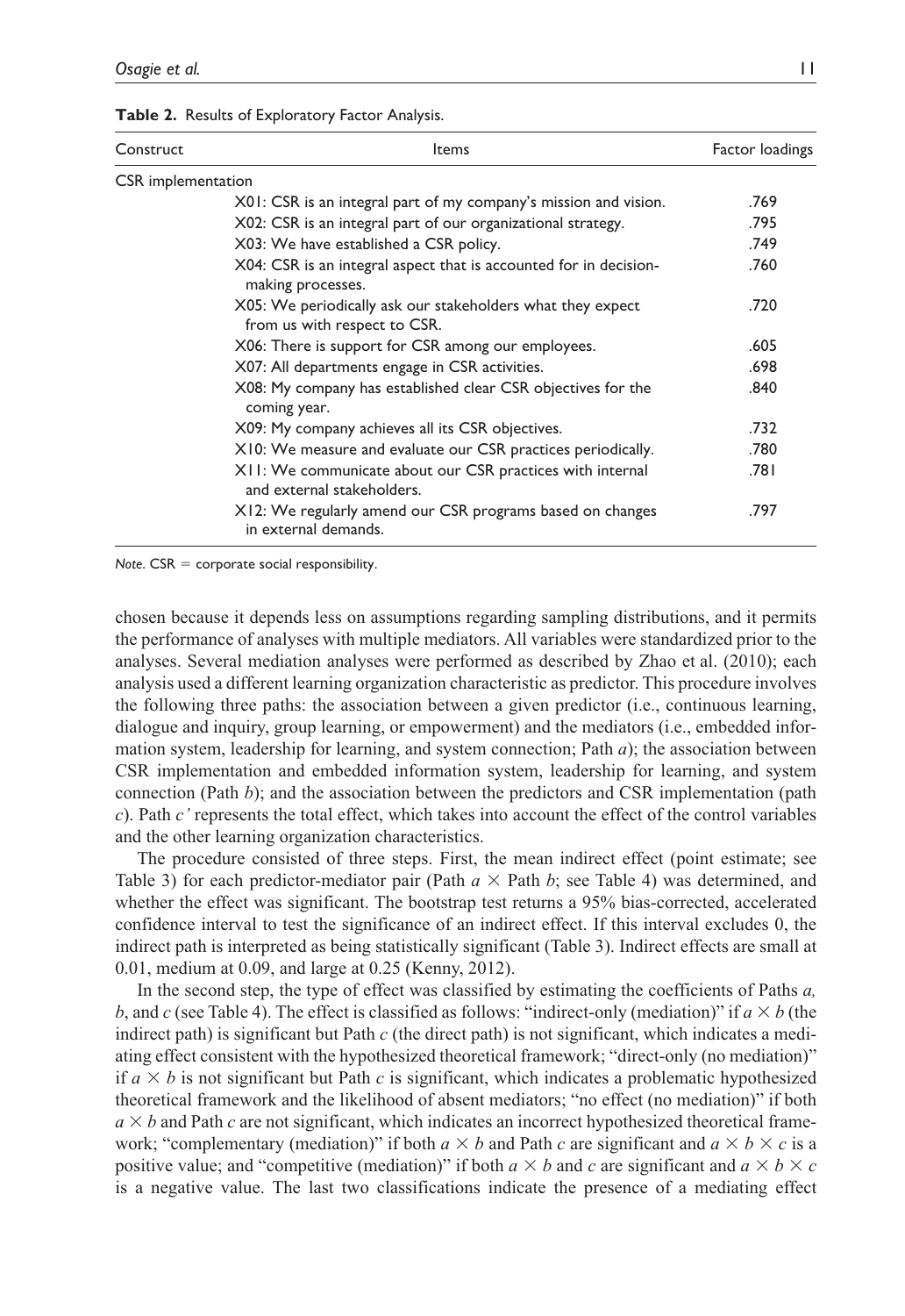|                                                                                                                                                                            |          |   |            |                |          |                     |                    |             | יִד מַנְצְבָל (יִבְרָ הַיִּהְיִבְה הַיִּהְיִבְר הַיִּהְיִבְר הַיִּה הַיִּה הַיִּה הַיִּה הַיִּה הַיִּה הַיִּה ה |                |                   |                |          |                |            |               |
|----------------------------------------------------------------------------------------------------------------------------------------------------------------------------|----------|---|------------|----------------|----------|---------------------|--------------------|-------------|-----------------------------------------------------------------------------------------------------------------|----------------|-------------------|----------------|----------|----------------|------------|---------------|
| Predictors                                                                                                                                                                 |          |   | ರ          |                |          | $\overline{\Omega}$ |                    |             |                                                                                                                 | $\vec{c}$      |                   |                |          | ш              |            |               |
|                                                                                                                                                                            | Point    |   | BCa 95% CI |                | Point    |                     | <b>BCa 95% CI</b>  |             | Point                                                                                                           |                | <b>BCa 95% CI</b> |                | Point    |                | BCa 95% CI |               |
| Mediators                                                                                                                                                                  | estimate | R | Lower      | Upper          | estimate | ρĤ                  |                    | Lower Upper | estimate                                                                                                        | 5F             |                   | -ower<br>Upper | estimate | ₩              | Lower      | Upper         |
| ΞS                                                                                                                                                                         |          |   | $-03$      | So.            |          | $\overline{c}$      | $-0.2$             | 9Ò          | $\ddot{\circ}$                                                                                                  | S.             | $-0.5$            |                | $-00$    | ੨              | −Ö-        | ē             |
|                                                                                                                                                                            |          |   |            | $\Xi$          |          | \$                  | $\overline{\circ}$ |             |                                                                                                                 | S              |                   |                |          | S              |            | SO.           |
| ပ္တ                                                                                                                                                                        |          | g |            | $\overline{0}$ |          | S                   | ຊີ                 | SO.         |                                                                                                                 | C <sub>3</sub> | S                 |                | 8Ó       | C <sub>3</sub> | S          | $\frac{1}{2}$ |
| Total indirect effect                                                                                                                                                      | နွ       |   |            | $\frac{6}{1}$  | S.       | $\overline{5}$      | S                  |             | $\overline{a}$                                                                                                  | SO.            | S.                | $\overline{a}$ | ဇွ       | Ś.             | ප          |               |
| Note. Dependent variable = CSR implementation: SE = standard error: CL = continuous learning: DI = dialog and inquiry: GL = group learning: E = empower collective vision: |          |   |            |                |          |                     |                    |             |                                                                                                                 |                |                   |                |          |                |            |               |

| j                                                                                                                |
|------------------------------------------------------------------------------------------------------------------|
|                                                                                                                  |
|                                                                                                                  |
|                                                                                                                  |
| こここ                                                                                                              |
|                                                                                                                  |
|                                                                                                                  |
|                                                                                                                  |
|                                                                                                                  |
|                                                                                                                  |
|                                                                                                                  |
|                                                                                                                  |
|                                                                                                                  |
| $\frac{1}{3}$<br>;<br>)                                                                                          |
|                                                                                                                  |
|                                                                                                                  |
|                                                                                                                  |
|                                                                                                                  |
|                                                                                                                  |
|                                                                                                                  |
|                                                                                                                  |
|                                                                                                                  |
| - 24<br>- 24<br>- 27                                                                                             |
|                                                                                                                  |
| $\frac{1}{2}$                                                                                                    |
|                                                                                                                  |
|                                                                                                                  |
| :<br>:                                                                                                           |
| I                                                                                                                |
|                                                                                                                  |
|                                                                                                                  |
| i                                                                                                                |
| )<br>:<br>:<br>:                                                                                                 |
|                                                                                                                  |
| コンピュータ こうしょう アルファイル アルファイル かんじょう けんきょう けいさん かんきょう けいさん かんきょう けいさん かんきょう けいさん かんしゃ しゅうかん かんしゃ しんけい かんしゃ しんしゃ<br>İ |
|                                                                                                                  |
| Table 3.                                                                                                         |
|                                                                                                                  |
|                                                                                                                  |

Note. Dependent variable = CSR implementation; SE = standard error; CL = continuous learning; DI = dialog and inquiry; GL = group learning; E = empower collective vision;<br>EIS = embedded information systems; LL= Leadership EIS = embedded information systems; LL= Leadership for learning; SC = system connection; BCa 95% CI = bias-corrected and accelerated confidence interval; Total indirect effect *Note.* Dependent variable = CSR implementation; *SE* = standard error; CL = continuous learning; DI = dialog and inquiry; GL = group learning; E = empower collective vision; = mean indirect effect of the mediators combined.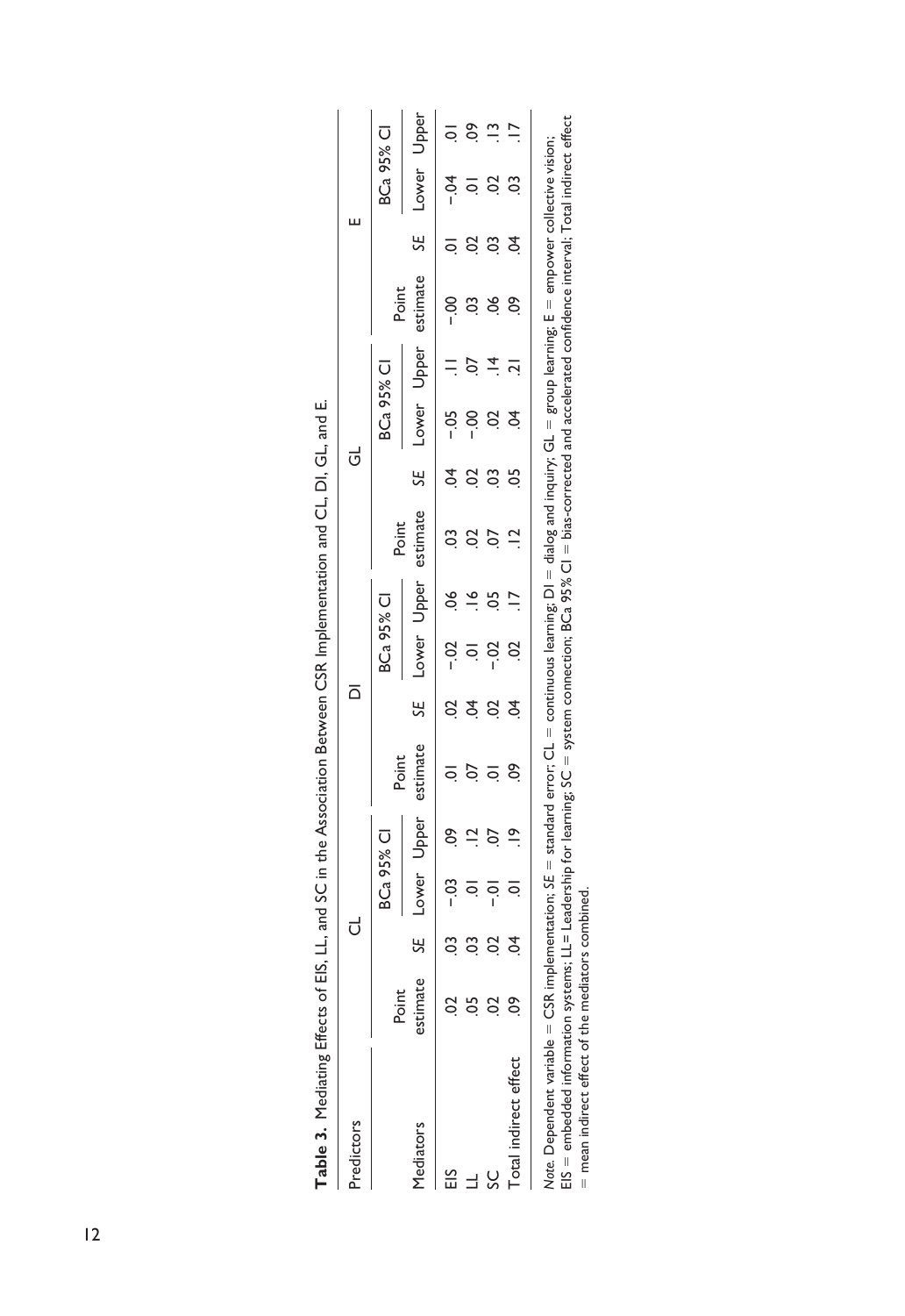|                                                                                                                                                                                                                                                                                                                                                                                    |                         |      |           |      | Path a        |      |           |                                          |                    | Full model                                |
|------------------------------------------------------------------------------------------------------------------------------------------------------------------------------------------------------------------------------------------------------------------------------------------------------------------------------------------------------------------------------------|-------------------------|------|-----------|------|---------------|------|-----------|------------------------------------------|--------------------|-------------------------------------------|
|                                                                                                                                                                                                                                                                                                                                                                                    | ΕIS                     |      | Ε         |      | ပ္တ           |      |           | CSR Implementation <sup>a</sup> (Path c) |                    | CSR Implementation <sup>a</sup> (Path c') |
| Outcome variables                                                                                                                                                                                                                                                                                                                                                                  | $\circ$                 | 5A   | ≏         | 5A   | $\circ$       | К    | $\circ$   | К                                        | ≏                  | 5A                                        |
| Company sizeb<br>Control variables                                                                                                                                                                                                                                                                                                                                                 |                         |      |           |      |               |      | $0.23***$ | 0.06                                     | $0.20*$            | 0.06                                      |
| Financial situation <sup>b</sup>                                                                                                                                                                                                                                                                                                                                                   |                         |      |           |      |               |      | $-0.03$   | 0.06                                     | $-0.01$            | 0.06                                      |
| Continuous learning<br>Predictors                                                                                                                                                                                                                                                                                                                                                  |                         | 0.06 | $0.24***$ | 0.05 | $\frac{0}{0}$ |      |           | 0.08                                     | $-0.01$            | 0.08                                      |
| Dialogue and inquiry                                                                                                                                                                                                                                                                                                                                                               | $0.29**0.18**0.42*0.04$ | 0.06 | $0.38***$ | 0.06 | 0.03          | 0.06 | 0.02      | 0.08                                     | $-0.06$            | 0.08                                      |
| Group learning                                                                                                                                                                                                                                                                                                                                                                     |                         | 0.06 | $0.12*$   | 0.06 | $0.32**$      | 0.07 | $0.26*$   |                                          | 0.15               | 0.09                                      |
| Empower collective vision                                                                                                                                                                                                                                                                                                                                                          |                         | 0.06 | $0.17*$   | 0.06 |               |      | $-0.01$   | 0.08                                     | $-0.10$            | 0.08                                      |
|                                                                                                                                                                                                                                                                                                                                                                                    |                         |      |           |      |               |      |           |                                          |                    | Path b                                    |
| Embedded information system                                                                                                                                                                                                                                                                                                                                                        |                         |      |           |      |               |      |           |                                          | 0.07               | 0.09                                      |
| Leadership for learning                                                                                                                                                                                                                                                                                                                                                            |                         |      |           |      |               |      |           |                                          | $0.18*$            | 0.09                                      |
| System connection                                                                                                                                                                                                                                                                                                                                                                  |                         |      |           |      |               |      |           |                                          | $0.2$ <sup>*</sup> | 0.08                                      |
|                                                                                                                                                                                                                                                                                                                                                                                    |                         |      |           |      |               |      |           |                                          |                    | <u>ات</u>                                 |
| Adjusted R <sup>2</sup>                                                                                                                                                                                                                                                                                                                                                            |                         |      |           |      |               |      |           |                                          |                    | $\frac{6}{1}$                             |
|                                                                                                                                                                                                                                                                                                                                                                                    |                         |      |           |      |               |      |           |                                          |                    | 27                                        |
| sized enterprises $=1$ , large company $=2$ ) and the company's financial situation in Path $c$ . Company size, company financial situation, and all remaining predictors were included as<br>Note. $n = 280$ . $a =$ based on normalized scores; $b =$ an additional multiple regression analysis was performed to determine the coefficients for company size (small and medium- |                         |      |           |      |               |      |           |                                          |                    |                                           |
| control variables in all analyses. SE = standard error; EIS = embedded information systems; LL = leadership for learning; SC = system connection.                                                                                                                                                                                                                                  |                         |      |           |      |               |      |           |                                          |                    |                                           |

Table 4. Path Estimations of Direct Effects Using the Preacher and Hayes's (2004) Bootstrap Macro. **Table 4.** Path Estimations of Direct Effects Using the Preacher and Hayes's (2004) Bootstrap Macro.

13

\**p* < .05. \*\**p* < .001.

\* $p < .05$ . \*\* $p < .001$ .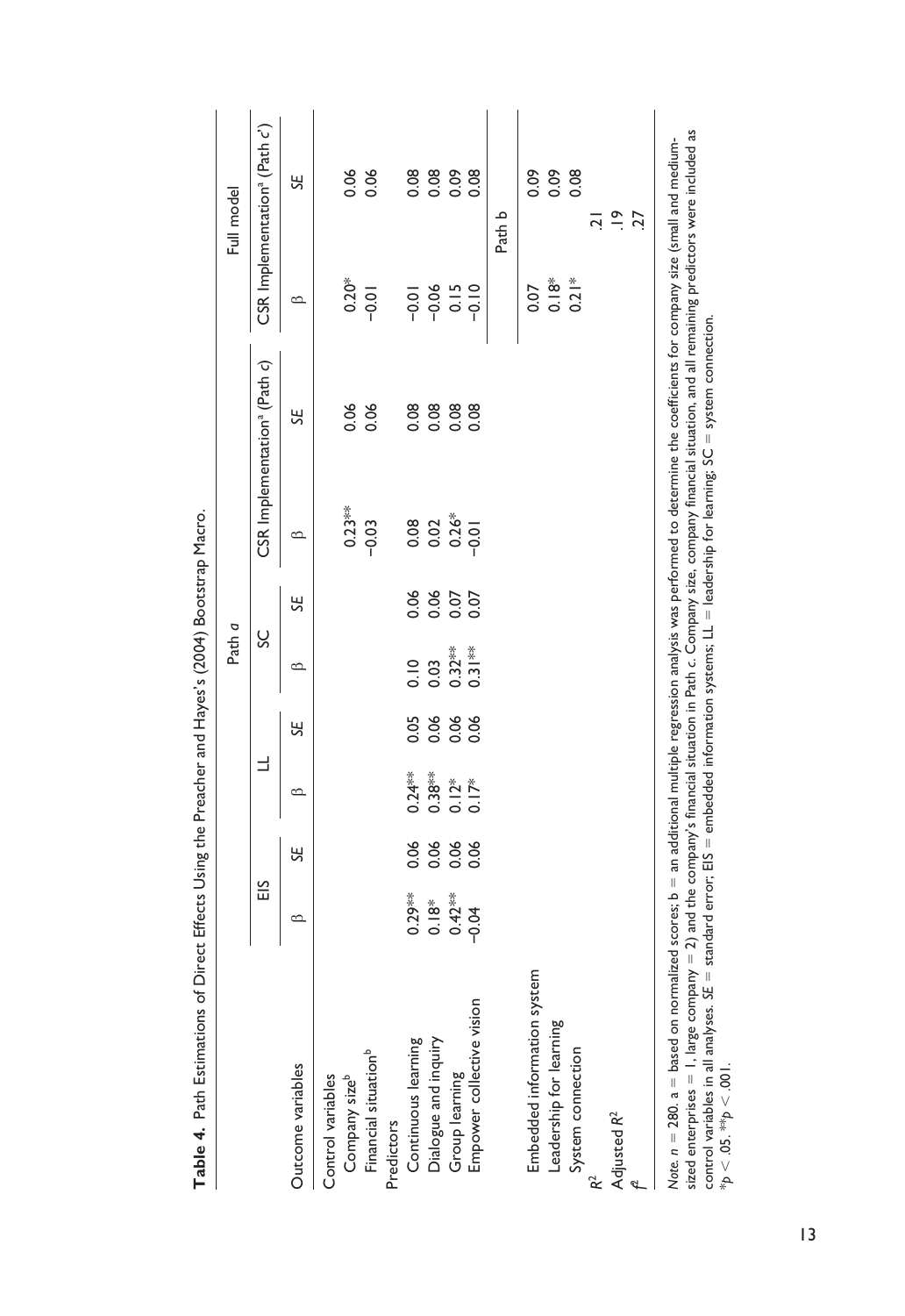consistent with the hypothesized theoretical framework, although, in these cases, one should also consider the likelihood of absent mediators in future studies (Zhao et al., 2010).

## **Results**

The results of the CFA indicate that the complex seven-factor model in our study had an improved fit—or an equally good fit—with the model,  $\chi^2$ /degrees of freedom (*df*) = 390.90/168 = 2.33; RMSEA =  $0.07$ ; GFI =  $0.95$ ; AGFI =  $0.93$ ; NNFI (TLI) =  $0.89$ ; and CFI = 0.91, compared with the results reported by Yang et al.  $(2004)$ ,  $\chi^2/df = 2746.29/778 = 3.53$ ; RMSEA = 0.08; GFI  $= 0.75$ ; AGFI = 0.71; NNFI (TLI) = 0.81; and CFI = 0.83. This result confirms the validity of the DLOQ used in our study.

The results of the EFA are presented in Table 2. Bartlett's test of sphericity,  $\chi^2(66) = 1974.85$ ;  $p < .001$ , and the Kaiser–Meyer–Olkin measure of sampling adequacy (Kaiser–Meyer–Olkin  $=$ 0.92, which exceeds the required minimum value of 0.60) indicate that the data and sample were adequate and suitable for an EFA (Field, 2009). Following Stevens's (2002) recommendation, factor loadings of 0.40 or higher were used as an inclusion threshold. One component was extracted and labeled as CSR implementation. The scale was considered to be reliable ( $\alpha = .94$ ) and explained 60.39% of the variance in the respondents' responses.

Table 5 summarizes the descriptive statistics and correlations among the variables. Company size was the only control variable that had a significant correlation with CSR implementation. Continuous learning, dialogue and inquiry, group learning, empowerment toward a collective vision, embedded information systems, leadership for learning, and system connection were all strongly correlated with one another, and they were weakly to moderately correlated with CSR implementation; nevertheless, these correlations were positive and significant.

The results of the mediation analyses are summarized in Tables 3 and 4. It was found that company's size remains significant (β = .20,  $p$  < .05) after controlling for the other variables, indicating that CSR managers from larger companies consider that they have higher levels of CSR implementation in comparison with their smaller counterparts. Despite the significant correlations between the learning organization characteristics and CSR implementation, only leadership for learning ( $\beta = .18$ ,  $p < .05$ ) and system connection ( $\beta = .21$ ,  $p < .05$ ) had a positive unique effect on CSR implementation when the other variables were controlled for (see Table 4, full model); system connection had the largest effect on CSR implementation. These results indicate that the first five hypotheses (Hypotheses 1 through 5) can be rejected and Hypotheses 6 and 7 are supported. Effect size was calculated for the full model using Cohen's *f* 2 . Effect size is considered small, medium, or large if Cohen's  $f^2$  is 0.02, 0.15, or 0.35, respectively (Cohen, 1988). The full model explained 21% of the variance in CSR implementation; this shows a medium effect of the control variables and learning organization characteristics on CSR implementation  $(f^2 = 0.27)$ .

Table 3 shows the effects of continuous learning, dialogue and inquiry, group learning, and empowerment on CSR implementation through the organizational characteristics (i.e., embedded information systems, leadership for learning, and system connection). A medium, significant total indirect effect on CSR implementation was found for all predictors, with estimates ranging from 0.09 to 0.12. This indicates that the associations between CSR implementation and the operational characteristics (continuous learning, dialogue and inquiry, group learning, and empowerment) are mediated by the combined effects of the organizational characteristics (embedded information systems, leadership for learning, and system connection). However, a closer examination of the specific indirect effects revealed that, at the organizational characteristics level, leadership for learning was the only significant mediator of the relationships between (a) continuous learning and CSR implementation and (b) dialogue and inquiry and CSR implementation. The mean indirect paths (Paths  $a \times b$ ) were small and positive (for the link between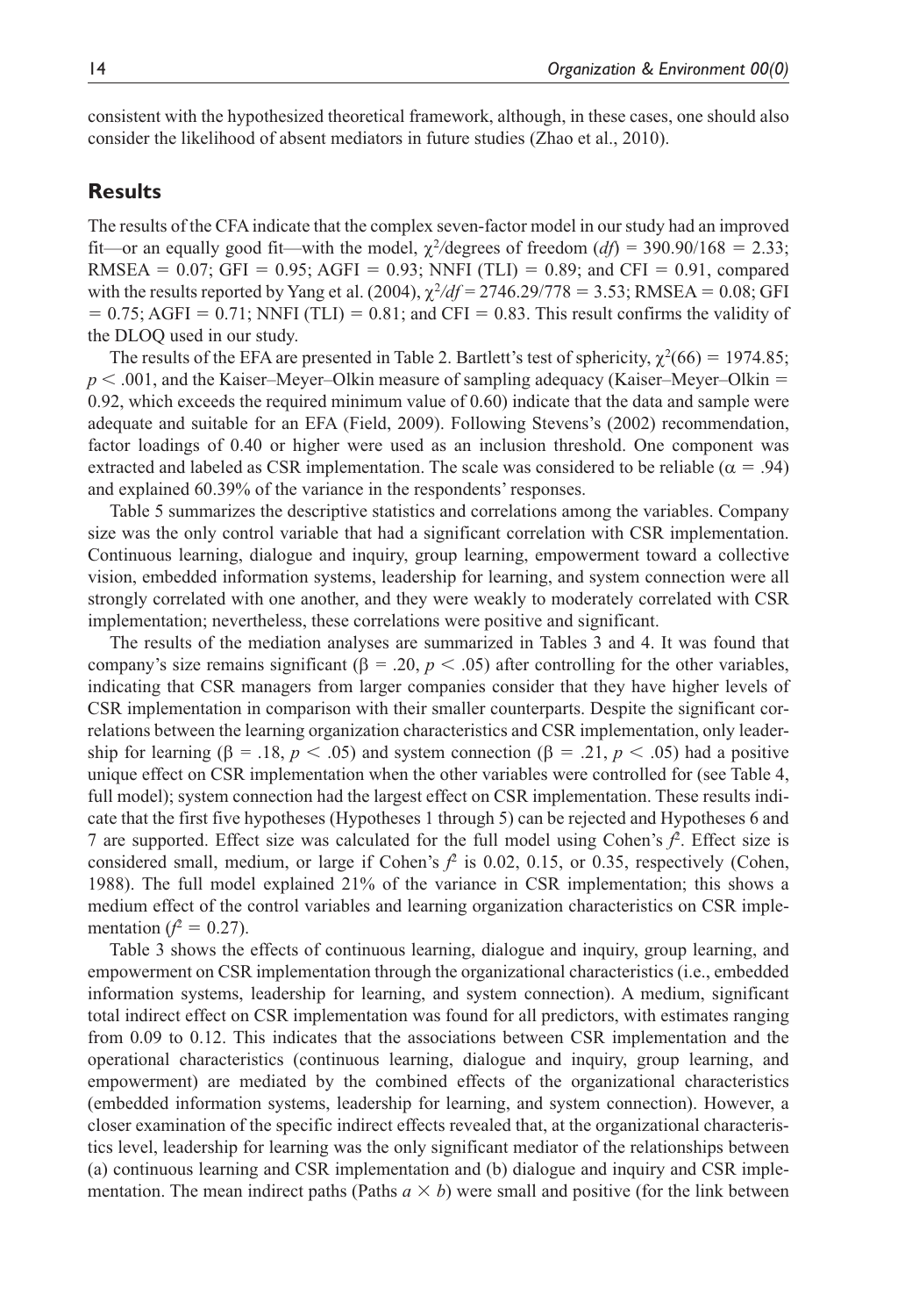|                                           | M | SD            |         | 2       | 3       | 4       | 5      | 6       | 7      | 8          | 9 | $10^{\circ}$ |
|-------------------------------------------|---|---------------|---------|---------|---------|---------|--------|---------|--------|------------|---|--------------|
| I. CSR implementation <sup>a</sup>        |   | $0.52$ $0.25$ |         |         |         |         |        |         |        |            |   |              |
| 2. Continuous learning                    |   | 4.37 1.15     | $.74**$ |         |         |         |        |         |        |            |   |              |
| 3. Dialogue and inquiry                   |   | 4.48 1.00     | $.22**$ | $.63**$ |         |         |        |         |        |            |   |              |
| 4. Group learning                         |   | 3.94 1.09     | $32**$  | $.57**$ | .58**   |         |        |         |        |            |   |              |
| 5. Empower collective vision              |   | 4.28 0.97     | $21**$  | $.51**$ | $.58**$ | $.69**$ |        |         |        |            |   |              |
| 6. Embedded information systems 3.85 1.16 |   |               | $.32**$ | $.63**$ | .59**   | $.67**$ | $51**$ |         |        |            |   |              |
| 7. Leadership for learning                |   | 4.46 1.09     | $.32**$ | $.63**$ | .70**   | .59**   | .59**  | $.64**$ |        |            |   |              |
| 8. System connection                      |   | $3.73$ $1.14$ | $.36**$ | $.46**$ | $.46**$ | $.61**$ | .59**  | $.57**$ | .55**  |            |   |              |
| 9. Company's sizeb                        |   | $1.14$ 0.35   | $.74**$ | .02     | $-.02$  | .02     | $-.04$ | .07     | .03    | .10        |   |              |
| 10. Financial situation                   |   | 2.98 1.01     | $-.09$  | $-.04$  | $-.15*$ | $-14*$  | $-.09$ | $-.13*$ | $-12*$ | $-16* -04$ |   |              |
|                                           |   |               |         |         |         |         |        |         |        |            |   |              |

**Table 5.** Descriptive Statistics and Correlations Between Study Variables (*n* = 280).

 $^{\rm a}$ Based on normalized scores.  $^{\rm b}$ Company size was dummy coded (small and medium-sized enterprises  $=$  1, large company  $= 2$ ).

 $*_{p}$  < .05.  $*_{p}$  < .001.

continuous learning and CSR implementation: 0.05, BCa 95% confidence interval [CI] [0.01, 0.12]; for the link between dialogue and inquiry and CSR implementation: 0.07, BCa 95% CI [0.01, 0.16]; in contrast, the direct paths (Path *c*) were not significant (for the link between continuous learning and CSR implementation:  $β = .08, p > .05$ ; for the link between dialogue and inquiry and CSR implementation:  $β = .02, p > .05$ ), indicating an indirect-only effect for continuous learning and dialogue and inquiry on CSR implementation (see Table 4) via leadership for learning.

An indirect-only effect was also discovered for group learning (an operational characteristic) in its relationship with CSR implementation. System connection (an organizational characteristic) was the only significant mediator between CSR implementation and group learning. The mean indirect effect was small but positive (0.07; BCa 95% CI [0.02, 0.14]). The direct path was significant ( $\beta = 0.26$ ,  $p < 0.05$ ; see Table 4) and  $a \times b \times c$  is a positive value (0.32  $\times$  0.21  $\times$  0.26  $= 0.02$ ), indicating that group learning has a complementary mediation effect on CSR implementation. Both leadership for learning and system connection were significant mediators in the relationship between empowerment and CSR implementation; their mean indirect effects were small and positive  $(0.03 \text{ and } 0.06 \text{ for leadership for learning and system connection, respectively.}$ tively), and the direct path was not significant ( $\beta = -0.01$ ,  $p > 0.05$ ; see Table 4), indicating that empowerment has an indirect-only mediation effect on CSR implementation. The embedded information systems variable was not a significant mediator in any association between the predictors and CSR implementation.

In summary, Hypothesis 8 is partially supported by the results, suggesting that continuous learning, dialogue and inquiry, and empowerment can benefit CSR implementation because of the mediating effect of the variable leadership for learning. In addition, empowerment and group learning affect CSR implementation because of their relation with system connections, which in turn can also facilitate CSR implementation. Moreover, besides its indirect effect, group learning also directly benefits CSR implementation (see Figure 2).

## **Discussion**

In this study, the associations between learning organization characteristics and CSR implementation are examined, and, as far as we know, this is one of the first studies to do this by means of a large-scale empirical study. In contrast to multiple studies that contend that employees' learning and development make a significant contribution to CSR implementation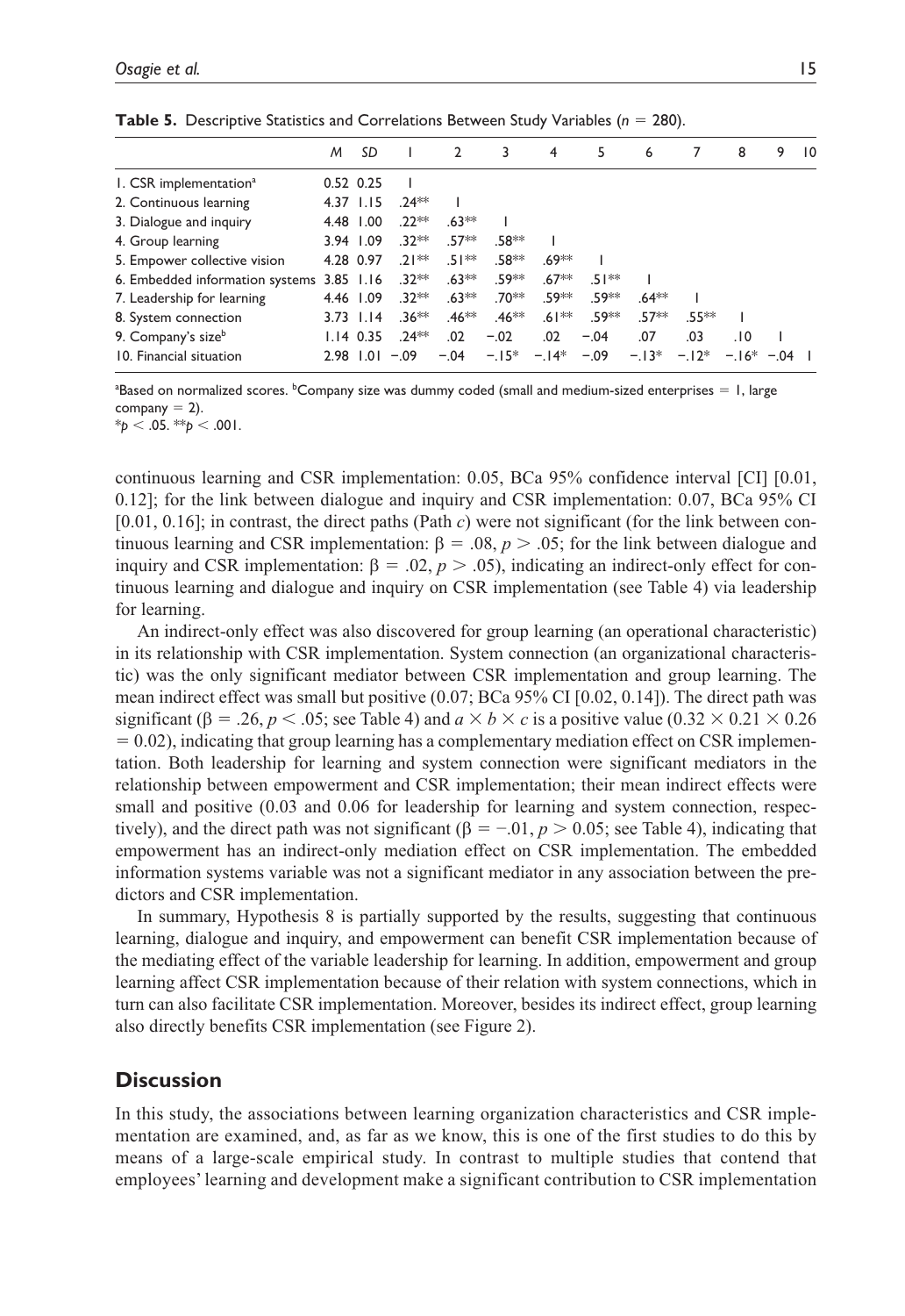

**Figure 2.** Results of the mediation analyses in this study. *Note*. Each arrow indicates a significant path.

(e.g., see Nijhof et al., 2005; Osagie et al., 2019), the results of the present study sheds as one of the first a light on the intricate relationship between operational and organizational learning organization characteristics: learning organization characteristics at an organizational level, rather than learning organization characteristics at an operational level, are particularly important. The only direct association between an operational characteristic and CSR implementation was group learning (when controlled for each effect and for the effect of company's size and financial situation). This one is the only one that is not completely mediated by one or more organizational facilitators. Given the literature in the field of CSR implementation, this is striking. However, looking at the complexity of CSR implementation and its accompanying dilemmas, one might expect individual employees not to feel (i.e., self-perception) that they contribute to CSR implementation on an individual basis. This might be the case for unidimensional CSR implementation aspects such as separating waste, but not in the case of bigger and more complex issues, such as buying fair-trade products. These more complex issues require discussions with others (inside and outside the company) to screen the various modes of thinking and negotiate the different possibilities. Next, decisions are taken mostly at board-of-directors level. Outcomes of the studies undertaken by Osagie et al. (2019) and Wesselink et al. (2015) show that the role of the individual employee is rather small; it is always a group of employees who join forces that have an impact. Both Osagie et al. (2019) and Wesselink et al. (2015) unraveled roles and competencies for CSR managers. However, the nature of these roles and competencies is so widespread that it is almost impossible for them to be embodied in one single person. Take, for example, normative competence and strategic competence. On the one hand, CSR implementation is expected to meet the needs and demands of all relevant stakeholder groups, whereas, on the other hand, CSR implementation should in one way or another represent a business case. These—often colliding—interests, also called dilemmas, are difficult to work with, let alone for a single person make decisions about them. Therefore, employees and of course specifically CSR managers discuss a lot in groups and with others. This might explain why they do not emphasize their individual contribution as such and often explain it as a collective or group performance.

Furthermore, with regard to the organizational facilitators, it was found that, when each effect and the effect of company's size and financial situation were controlled for, leadership for learning and system connection were the characteristics with a favorable effect on CSR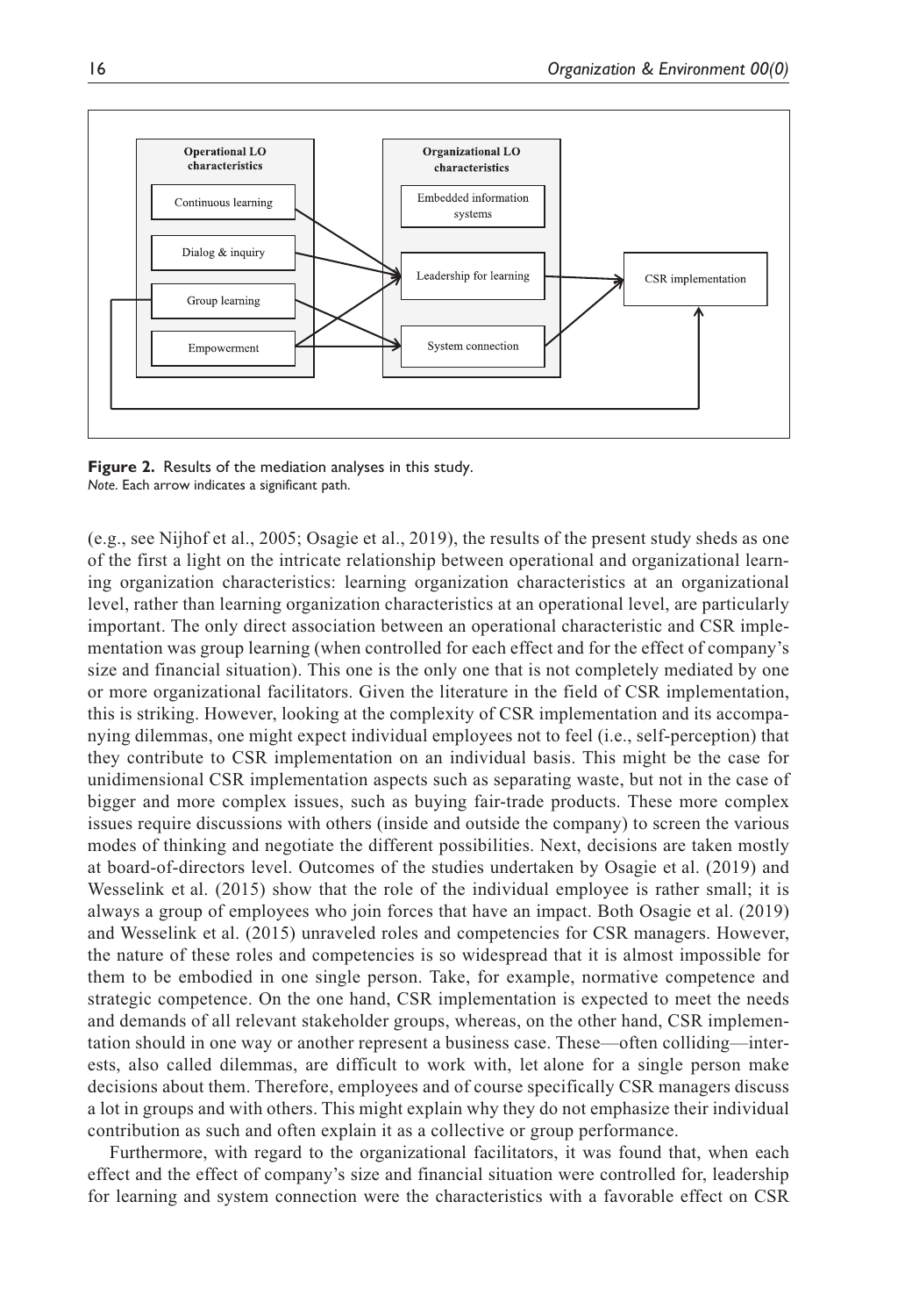implementation. First, a short reflection is shared on why embedded information systems neither interferes as mediator nor has a direct role. Second, the role of the other organizational characteristics is discussed: leadership for learning and system connection.

## *Embedded Information Systems as a Mediator*

Embedded information systems does not stimulate CSR implementation when other variables are controlled for. Consequently, embedded information systems is not a significant mediator in the association with any of the operational characteristics and CSR implementation. At first glance, this result seems to contradict previous studies, which found that good information systems are essential for implementing change, as these information systems inform employees regarding both the need for change and the progress of, and the approach to, changes (e.g., Armenakis & Harris, 2002; Chiang, 2010). The lack of any significant effect of embedded information systems on CSR implementation could be attributed to the way in which the embedded information systems variable was measured. The abbreviated version of the DLOQ does not specify the kind of information systems that are intended in the items. See, for example, the following item in the DLOQ: "My organization measures the results of the time and resources spent on training." Thus, in principle, respondents could have been thinking of technological systems in their response to the embedded information systems statements. Next, the respondents themselves (CSR managers) are responsible for implementing CSR and that might also influence the way they answered these questions; they are as up to date as possible. Additional explanations could be retrieved from other scientific sources. Employees may not necessarily use mediated information channels such as websites, newspapers, or reports to stay informed regarding upcoming changes. Moreover, employees are not "targets of communication"; rather, they are active participants who can choose to ignore or not "hear" what they read (Jabri et al., 2008). In such cases, technological information systems can fail to achieve their intended goal of educating employees. Therefore, these systems should be complemented with interpersonal information channels such as face-to-face meetings (Fidler & Johnson, 1984; Lewis, 2006).

## *Leadership for Learning as a Mediator*

According to the results, leadership for learning plays a central role in the effect of several learning organization characteristics on CSR implementation. More specifically, leadership for learning mediates the associations between CSR implementation and continuous learning, dialogue and inquiry, and empowerment for a shared vision. This mediating effect could be attributed to the employees' personal feelings of ownership, which can be triggered by continuous learning, dialogue and inquiry, and empowerment activities. In other words, continuous learning, dialogue and inquiry, and having a collective vision can stimulate individuals' engagement and personal ownership; "a state in which individuals feel as though the target of ownership or a piece of that target is 'theirs'" (Pierce et al., 2003, p. 86). A strong psychological bond with a target or an objective (i.e., CSR implementation) can cause an employee (in this case, a CSR manager or equivalent) to act as an informal leader because of his or her sense of responsibility for the objective. Such employees, who are also guided by their virtues (i.e., good character; Blok et al., 2016) actively encourage others to behave appropriately and to invest both time and effort in cultivating change (Wagner et al., 2003). Companies should therefore ensure that they facilitate such leadership, as it can stimulate CSR implementation, also because research by Osagie et al. (2019) found that, in general, although CSR managers acknowledge the dilemma between business and social value, the business value is still dominant. So, facilitating this leadership and consequently employees' engagement with CSR could foster CSR implementation.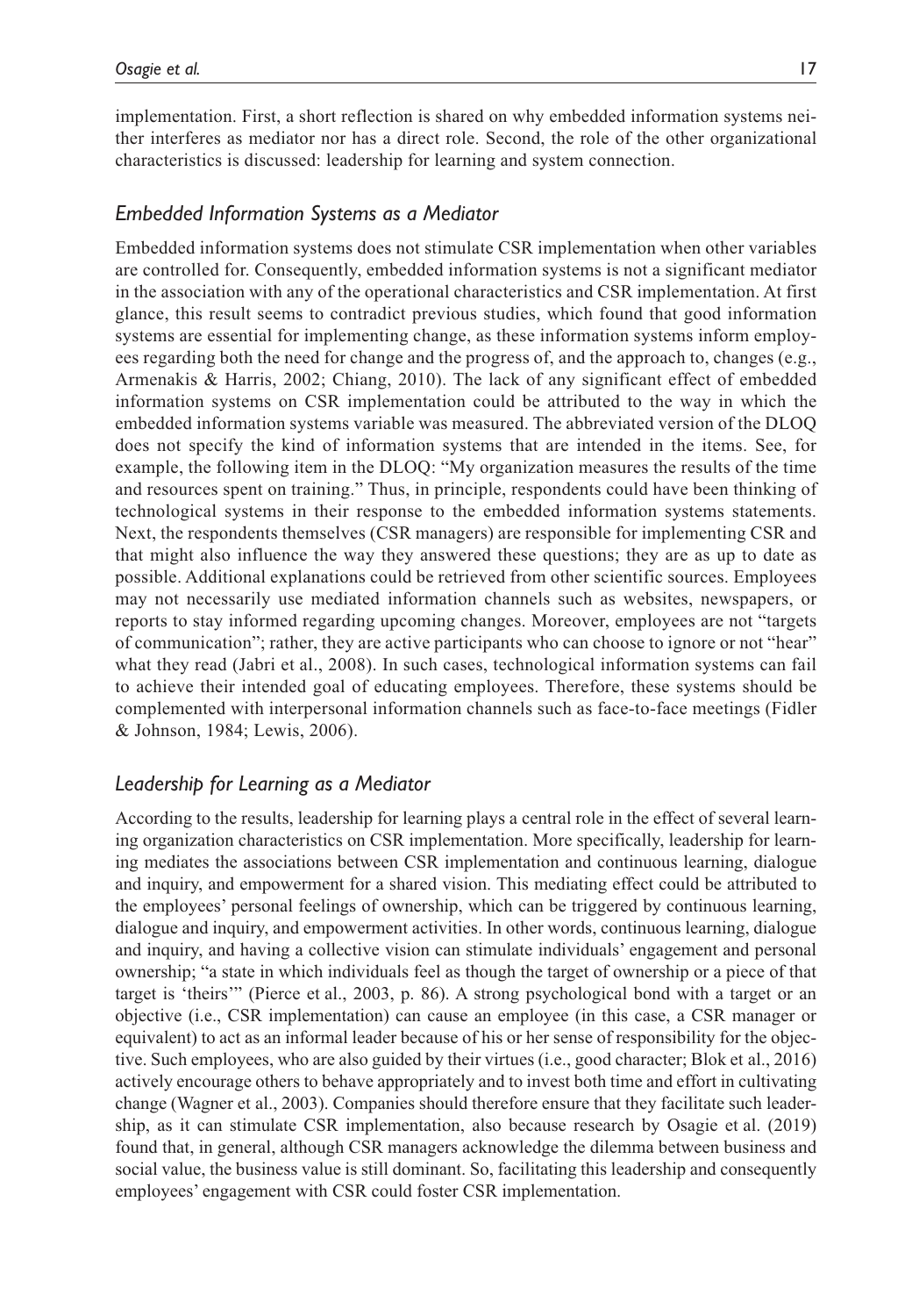#### *System Connection as a Mediator*

Companies should ensure that they collaborate with (external) stakeholders in order to determine the direction of their CSR programs (Lozano, 2008; Maon et al., 2009). The findings seem to suggest that group learning activities and empowerment activities stimulate activities that foster system connection. According to Nadler et al. (2003), stimulating group learning and working together to realize a shared vision can enable employees to gain experience (and develop competencies) with respect to reaching integrative solutions with others who may have other motives. Employees will develop competencies needed to participate in these collaborations, as such interactions can entail difficulties related to both the coordination costs and the different mindsets of the parties involved (Genefke, 2000). An internal pilot project should be set up to test whether a more sustainable resource has the same characteristics as its less sustainable counterpart (see Wesselink et al., 2015). These internal experiences will serve as a step toward initiating new connections with external parties, as well as nurturing existing connections. CSR managers and employees learn through these stakeholder interactions, and work practices can be adjusted in line with the information received (Maon et al., 2009). This demonstrates that group learning, empowerment, and system connection reinforce one another and lead toward potentially favorable outcomes for CSR implementation. It is not surprising that CSR implementation is influenced by both leadership for learning and system connection, in particular. Studies regarding general change often emphasize the importance of stakeholder engagement and change agents in implementing change (e.g., Barratt-Pugh et al., 2013; Ford et al., 2008).

As stated, most research conducted in this field has been undertaken with the aim of building theory. Only a few researchers collected empirical data on a single learning organization characteristic or a combination of learning organization characteristics. This research is one of the first to include a comprehensive set of learning organization characteristics and investigate the intricate relationship between the different learning organization characteristics. Therefore, data were collected for all these characteristics in relation to implementing CSR. Although the theoretical associations seemed relevant, empirical testing showed a more nuanced picture. Multiple hypotheses were rejected, and some were (partly) confirmed. However, the results should be interpreted with a degree of caution. First, we explored the influence of learning organization characteristics on CSR implementation. These characteristics were chosen because they embody the essence of (facilitating) learning in organizations, which has been emphasized in many CSR studies (e.g., Müller & Siebenhüner, 2007; Siebenhüner & Arnold, 2007). Yet, besides learning organization characteristics, there could be other factors, not included in this study, that are related to learning and that may (indirectly) influence the extent to which CSR is implemented in the organization (e.g., level of innovation in the organization, job autonomy, job variety, and the extent to which individuals are prone to seek ways to improve their competence; e.g., Osagie et al., 2018); let alone the factors that are not concerned with learning, such as the economic situation in a country.

Furthermore, it was proposed that learning organization characteristics could boost a company's CSR implementation. However, because the study was cross-sectional by design, no definite conclusions can be drawn regarding causal relationships. Although it was of interest to determine the learning organization characteristics that can stimulate CSR implementation, a reciprocal association between these concepts is also possible, as indicated by Koch and Lindenthal (2011). They found that the activities involved in integrating environmental aspects into an organization can foster organizational learning (and by extension, learning organization characteristics). Therefore, this study cannot exclude the possibility that CSR implementation can strengthen a company's learning organization characteristics. Future studies should provide further insight into the causal direction between these concepts.

Another important limitation to this study is the diversity of the target group. Although an attempt was made to involve CSR managers, these managers have different roles, tasks, and positions within their companies. Furthermore, the CSR manager role is developing (see Wesselink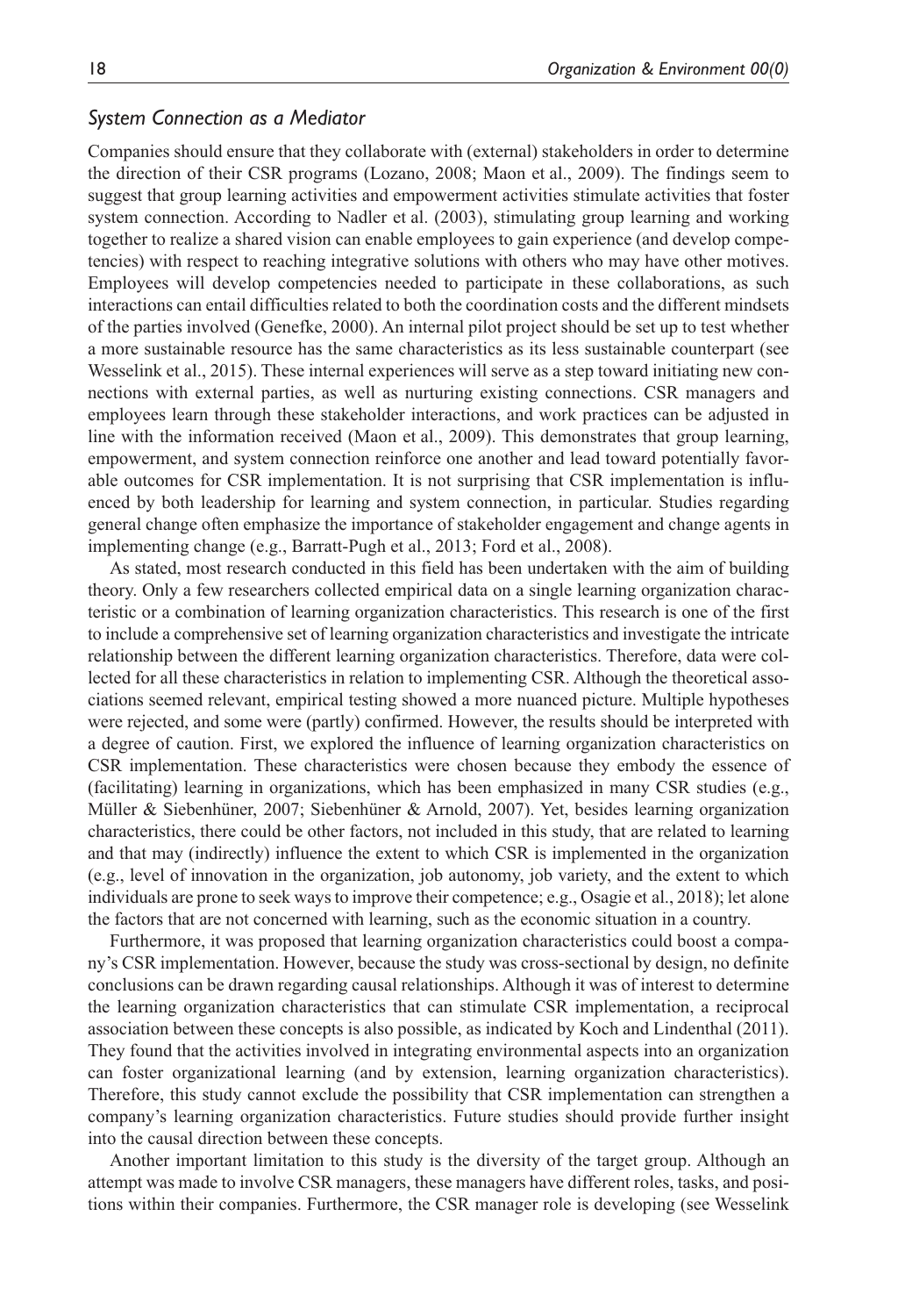& Osagie, in press). It cannot be guaranteed that all involved CSR managers shared the same frames of reference, but this situation is inherent in such an emerging field and does justice to the complexity in reality.

Another limitation concerns the collaboration with CSR Netherlands. This collaboration provided the opportunity to assess CSR implementation among a large number of organizations. As far as is known, this study is one of the first to explore the relationship between learning organization and CSR implementation on such a large scale. However, the collaboration came with some limitations regarding the study design. A single-informant technique (i.e., one respondent from each firm) was applied, and all variables were measured by a common method (a self-reporting tool). Although the reliability of the separate concepts was considered sufficient, a self-reporting tool can elicit socially desirable responses. Regarding the issue of common method bias, procedural remedies (e.g., assuring participant anonymity and that there were no right or wrong answers) were employed to proactively address related concerns. However, other remedies, such as collecting the predictor measures separately from the criteria measures or using different methods to assess the variables, were not possible due to the anonymous participation and the single measurement time. Thus, there is a fair chance that common method variance has inflated the correlations found between some of the variables. Some research suggests that the influence of common method variance might be overestimated (Spector, 2006), because correlations between variables measured using the same method are not necessarily stronger than correlations between variables measured using multiple methods. Nevertheless, it should be considered as a point of improvement in future studies. In this study, there are still some expected relationships that show no correlations, and therefore this study gives valuable indications of research possibilities in a rather new playing field. Future research could use multi-informant and multimethod designs to assess companies' learning organization characteristics and CSR implementation. For example, document analysis could be combined with self-reporting tools in order to measure companies' CSR implementation. Also, more than one representative from each company could be included, ideally working at different levels, as perceptions of learning organization characteristics and CSR implementation might differ between employees, even within the same company. Furthermore, organizational characteristics and their effects on organizational outcomes can be complex. The correlations between operational characteristics and CSR implementation indicate that interaction effects may exist, in addition to the indirect effects assessed in this study; these interactions should be explored in future studies. Regarding CSR implementation, an important role for both leadership for learning and system connection was found. Future studies can begin by assessing any possible interaction effects between these two variables.

Despite all these shortcomings, it can still be claimed that this research adds to existing research in the different fields involved in this study. In the field of CSR implementation, the research underpins the claim that the micro-level should not be neglected. This study reveals that this level does matter with regard to CSR implementation and, following Aguinis and Glavas (2012), it is stressed that this level should be studied in relation to other organizational levels. In particular, the level on which employees collaborate and discuss should be taken into account in future studies, rather than the individual level (e.g., Nord & Fuller, 2009). The micro-level as identified by Aguinis and Glavas (2012) is still quite broad. This study reveals that this especially concerns the group and the group learning level. Second, this study adds to the field of learning organizations that the two levels (i.e., operational characteristics and organizational characteristics) should be distinguished and studied on a multilevel basis, as contended by Yang et al. (2004). Our findings suggest that the position of group learning should be reconsidered. In the applied distinction, group learning belongs to operational characteristics, but, given these findings, one could think of putting group learning under the heading of organizational facilitator as well. In many organizations, the decision whether to work in groups or teams is made on the organizational rather than the operational or individual level.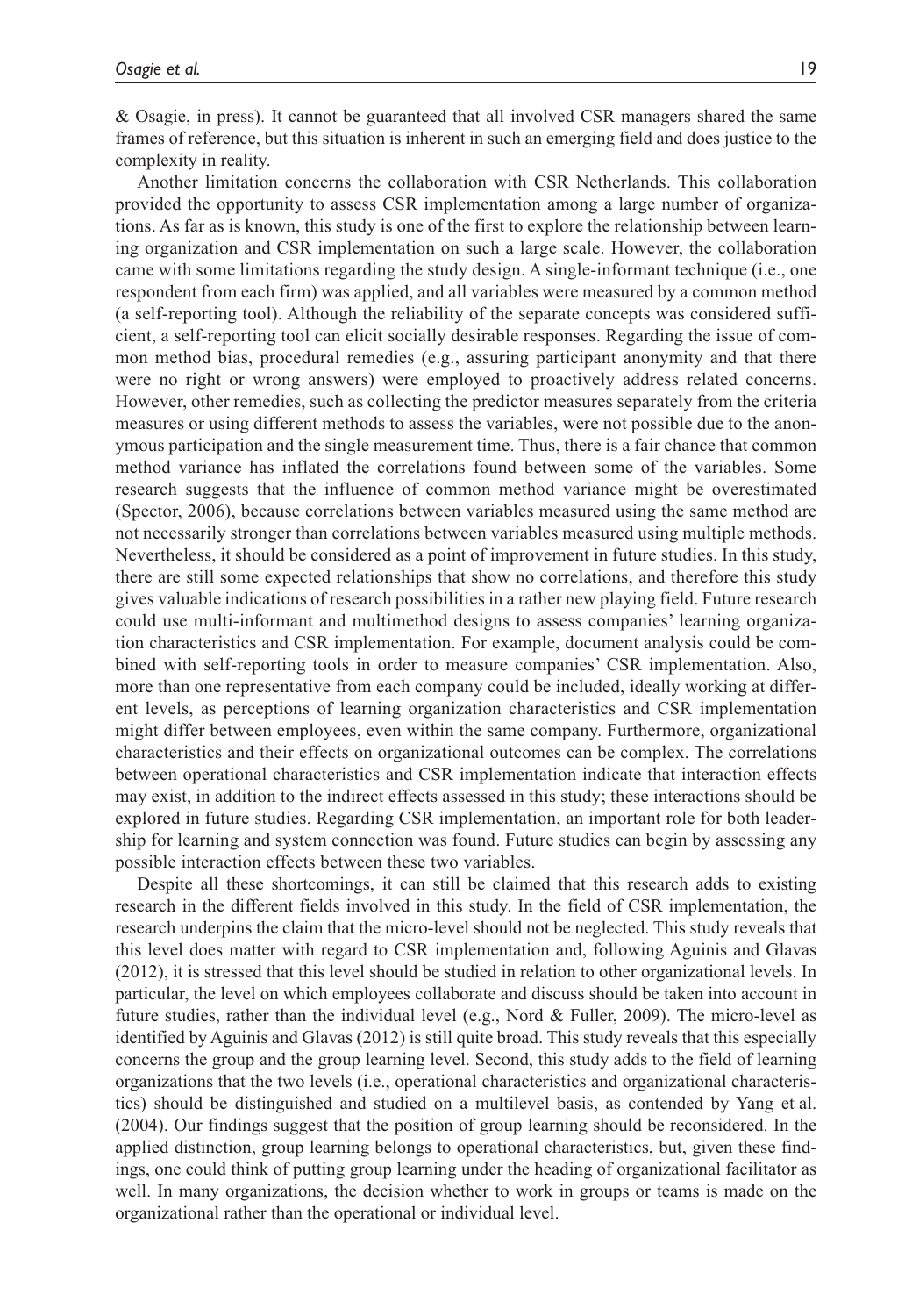These findings also suggest that organizations working on CSR implementation should consider working in groups to discuss difficult and conflicting issues with regard to CSR implementation, encourage leaders to be open to their subordinates learning, meaning that they should encourage them to look at other departments, develop a network with relevant stakeholders, and employ mechanisms in which employees get feedback on aspects, issues, and ideas that they introduce. Furthermore, they should envision and present their organization as an open organization and not be just inward-looking.

# **Conclusions**

The results of this study serve as an initial step in developing an empirically validated explanation of the extent to which specific learning organization characteristics contribute to CSR implementation. The analysis underscores the key roles of three learning organization characteristics: (a) leadership for learning, champions and change agents to motivate and encourage employees to learn and embrace change; (b) system connection, meaning that a company could foster CSR implementation by operating as an open system through which employees can adjust their practices based on the needs of the community; and (c) group learning, which enables groups and teams to promote higher order learning processes with results that could be used in CSR implementation. Furthermore, group learning also has an indirect role, just as the other learning organization characteristics. The complexity of CSR implementation cannot be faced from an individual level, and factors on the manager, the team, and the system level can especially contribute to making CSR work from the bottom up in companies.

In summary, this research suggests that, despite a lack of empirical evidence on the effect of the other learning organization characteristics on CSR implementation, companies are already applying such characteristics in general and they should become aware that these characteristics can support CSR implementation. Developing learning organization characteristics is a progressive way of dealing with challenges faced by companies that wish to embody the complexity of implementing CSR. This study revealed that such efforts should be aimed specifically at supporting leadership for learning, group learning and system connection.

### **Author's note**

Eghe Osagie works at HAN University of Applied Sciences, Arnhem, the Netherlands

### **Declaration of Conflicting Interests**

The author(s) declared no potential conflicts of interest with respect to the research, authorship, and/or publication of this article.

### **Funding**

The author(s) received no financial support for the research, authorship, and/or publication of this article.

### **ORCID iD**

Renate Wesselink **D** <https://orcid.org/0000-0002-2737-8471>

#### **Note**

1. CSR Netherlands, an independent foundation, was founded in 2004 by the Dutch Ministry of Economic Affairs. The primary focus of CSR Netherlands is to raise CSR awareness among Dutch companies and improve CSR practices within Dutch companies. CSR Netherlands has more than 2000 members, including companies, nongovernmental organizations, education and government agencies, and industry organizations.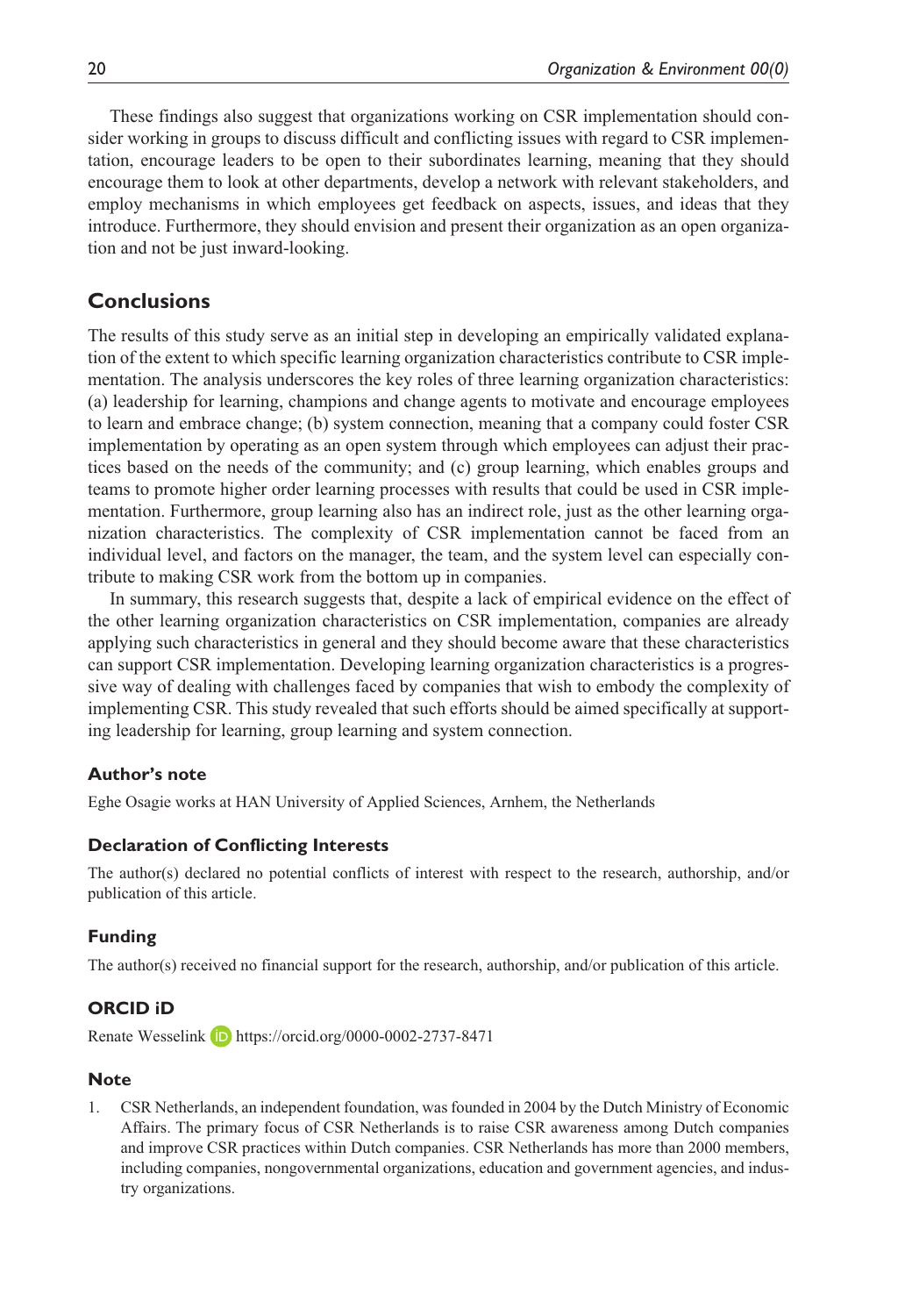#### **References**

- Aguilera, R. V., Rupp, D. E., Williams, C. A., & Ganapathi, J. (2007). Putting the S back in corporate social responsibility: A multilevel theory of social change in organizations. *Academy of Management Review*, *32*(3), 836-863.<https://doi.org/10.2307/20159338>
- Aguinis, H., & Glavas, A. (2012). What we know and don't know about corporate social responsibility: A review and research agenda. *Journal of Management*, *38*(4), 932-968. [https://doi.](https://doi.org/10.1177/0149206311436079) [org/10.1177/0149206311436079](https://doi.org/10.1177/0149206311436079)
- Armenakis, A. A., & Harris, S. G. (2002). Crafting a change message to create transformational readiness. *Journal of Organizational Change Management*, *15*(2), 169-183. [https://doi.](https://doi.org/10.1108/09534810210423080) [org/10.1108/09534810210423080](https://doi.org/10.1108/09534810210423080)
- Barratt-Pugh, L., Bahn, S., & Gakere, E. (2013). Managers as change agents. *Journal of Organizational Change Management*, *26*(4), 748-764.<https://doi.org/10.1108/JOCM-Feb-2011-0014>
- Benn, S., Edwards, M., & Tamsin, A. (2013). Organizational learning and the sustainability community of practice: The role of boundary objects. *Organization and Environment*, *26*(2), 184-202. [https://doi.](https://doi.org/10.1177/1086026613489559) [org/10.1177/1086026613489559](https://doi.org/10.1177/1086026613489559)
- Blok, V., Gremmen, B., & Wesselink, R. (2016). Dealing with the wicked problem of sustainability: The role of individual virtuous competence. *Business & Professional Ethics Journal*. Advance online publication.<https://doi.org/10.5840/bpej201621737>
- Blok, V., Wesselink, R., Studynka, O., & Kemp, R. (2015). Encouraging sustainability in the workplace: A survey on the pro-environmental behaviour of university employees. *Journal of Cleaner Production*, *106*(November), 55-67.<https://doi.org/10.1016/j.jclepro.2014.07.063>
- Carley, K., & Harrald, J. (1997). Organisational learning under fire: Theory and practice. *American Behavioural Scientist*, *40*(3), 310-332.<https://doi.org/10.1177/0002764297040003007>
- Carollo, L., & Guerci, M. (2018). "Activists in a suit": Paradoxes and metaphors in sustainability managers' identity work. *Journal of Business Ethics*, *148*(2), 249-268.<https://doi.org/10.1007/s10551-017-3582-7>
- Chiang, C. (2010). Perceived organizational change in the hotel industry: An implication of change schema. *International Journal of Hospitality Management*, *29*(1), 157-167. [https://doi.org/10.1016/j.](https://doi.org/10.1016/j.ijhm.2009.08.002) [ijhm.2009.08.002](https://doi.org/10.1016/j.ijhm.2009.08.002)
- Choi, J. N. (2007). Change-oriented organizational citizenship behavior: Effects of work environment characteristics and intervening psychological processes. *Journal of Organizational Behaviour*, *28*(4), 467- 484.<https://doi.org/10.1002/job.433>
- Cohen, J. E. (1988). *Statistical power analysis for the behavioral sciences*. Lawrence Erlbaum.
- Cramer, J. (2003). *Learning about corporate social responsibility*. IOS Press Amsterdam. [https://doi.](https://doi.org/10.1002/tqem.10110) [org/10.1002/tqem.10110](https://doi.org/10.1002/tqem.10110)
- Cramer, J. (2005). Company learning about corporate social responsibility. *Business Strategy and the Environment*, *14*(4), 255-266.<https://doi.org/10.1002/bse.432>
- Doppelt, B. (2003). *Leading change toward sustainability*. Greenleaf.
- Dunphy, D., Griffiths, A., & Benn, S. (2007). *Organizational change for corporate sustainability*. Routledge.
- Elkington, J. (1997). *Cannibals with forks: The triple bottom line of 21st century business*. New Society. <https://doi.org/10.1002/tqem.3310080106>
- Ellinger, A. D., Ellinger, A. E., Yang, B., & Howton, S. W. (2002). The relationship between the learning organization concept and firms' financial performance: An empirical assessment. *Human Resource Development Quarterly*, *13*(1), 5-21. <https://doi.org/10.1002/hrdq.1010>
- Fenwick, T. (2007). Developing organizational practices of ecological sustainability: A learning perspective. *Leadership and Organization Development Journal*, *28*(7), 632-645. [https://doi.](https://doi.org/10.1108/01437730710823888) [org/10.1108/01437730710823888](https://doi.org/10.1108/01437730710823888)
- Fidler, L. A., & Johnson, J. D. (1984). Communication and innovation implementation. *Academy of Management Review*, *9*(4), 704-711. <https://doi.org/10.5465/amr>
- Field, A. (2009). *Discovering statistics using SPSS* (3rd ed.). Sage.
- Ford, J. D., Ford, L. W., & D'Amelio, A. (2008). Resistance to change: The rest of the story. *Academy of Management Review*, *33*(2), 362-377.<https://doi.org/10.5465/amr>
- Furst, S. A., & Cable, D. M. (2008). Employees resistance to organizational change: Managerial influence tactics and leader-member exchange. *Journal of Applied Psychology*, *93*(2), 453-462. [https://doi.](https://doi.org/10.1037/0021-9010.93.2.453) [org/10.1037/0021-9010.93.2.453](https://doi.org/10.1037/0021-9010.93.2.453)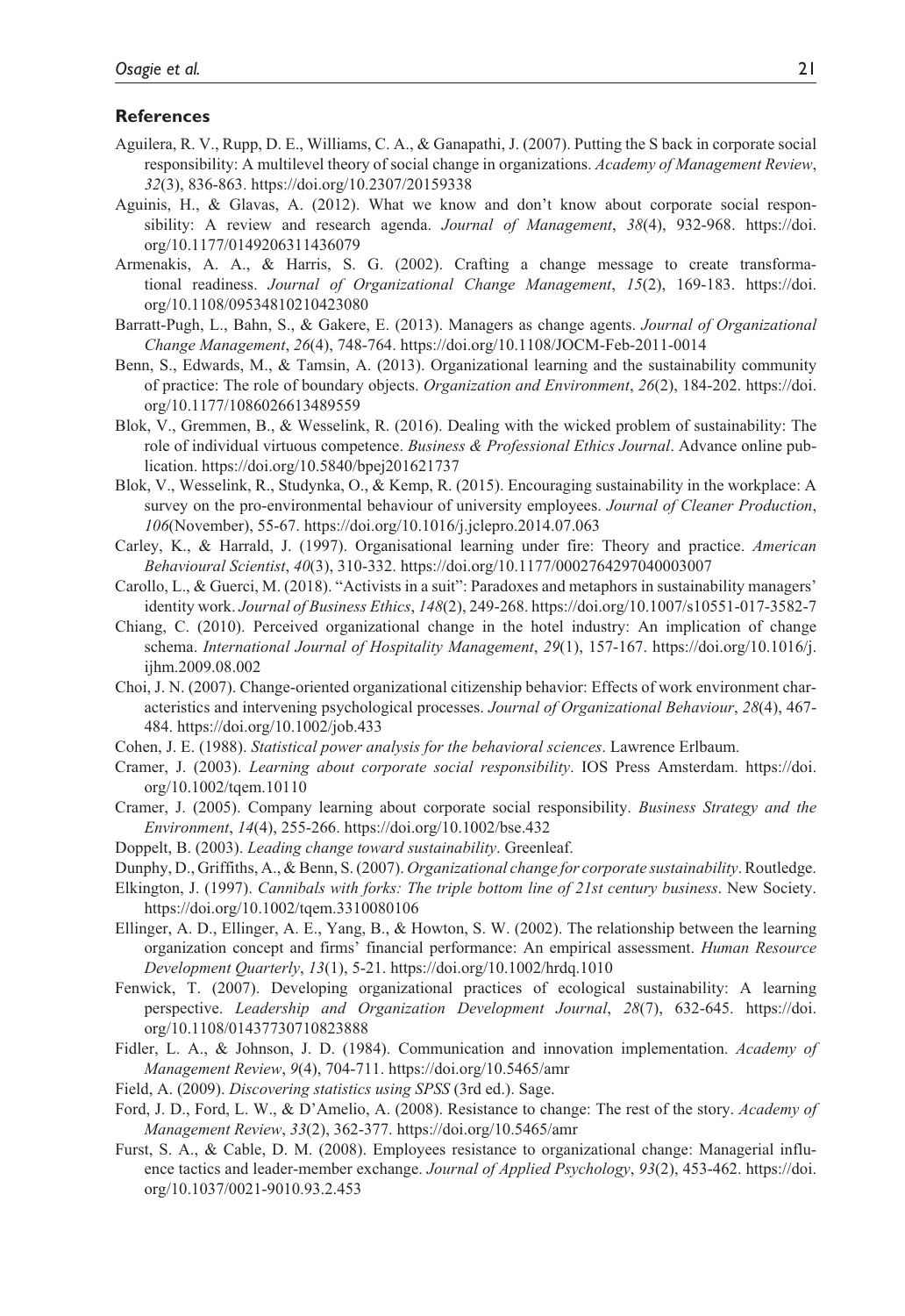- Gagné, M., Koestner, R., & Zuckerman, M. (2000). Facilitating acceptance of organizational change: The importance of self-determination. *Journal of Applied Social Psychology*, *30*(9), 1843-1852. [https://doi.](https://doi.org/10.1111/j.1559-1816.2000.tb02471.x) [org/10.1111/j.1559-1816.2000.tb02471.x](https://doi.org/10.1111/j.1559-1816.2000.tb02471.x)
- Garvin, D. A., Edmonson, A. C., & Gino, F. (2008, March). Is yours a learning organization? *Harvard Business Review*.<https://hbr.org/2008/03/is-yours-a-learning-organization>
- Genefke, J. (2000). *Collaboration costs!* [https://www.econ.au.dk/fileadmin/site\\_files/filer\\_oekonomi/](https://www.econ.au.dk/fileadmin/site_files/filer_oekonomi/Working_Papers/Management/2000/wp2000-10jg.PDF) [Working\\_Papers/Management/2000/wp2000-10jg.PDF](https://www.econ.au.dk/fileadmin/site_files/filer_oekonomi/Working_Papers/Management/2000/wp2000-10jg.PDF)
- Graves, S. B., & Waddock, S. A. (1994). Institutional owners and corporate social performance. *Academy of Management Journal*, *37*(4), 1034-1046.<https://doi.org/10.1007/BF00890525>
- Hair, J. F., Anderson, R. E., Tatham, R. L., & Black, W. C. (2010). *Multivariate data analysis* (7th ed.). Prentice Hall.
- Hansen, U., Niedergesäβ, Y. U., & Rettberg, B. (1997). Unternehmensdialoge. Jeder Dialog ein Kunstwerk [Corporate dialogues. Every dialogue a piece of art]. *Absatzwirtschaft*, *40*(9), 104-109.
- Heugens, P. P. M. A. R. (2006). Environmental issue management: Towards a multilevel theory of environmental management competence. *Business Strategy and the Environment*, *15*(6), 363-376. [https://](https://doi.org/10.1002/bse.438) [doi.org/10.1002/bse.438](https://doi.org/10.1002/bse.438)
- Hung, R. Y. Y., Yang, B., Lien, B. Y., McLean, G. N., & Kuo, Y. (2010). Dynamic capability: Impact of process alignment and organizational learning culture on performance. *Journal of World Business*, *45*(3), 285-294.<https://doi.org/10.1016/j.jwb.2009.09.003>
- Huysman, M. (2000). An organizational learning approach to the learning organization. *European Journal of Work Organization Psychology*, *9*(2), 132-145.<https://doi.org/10.1080/135943200397905>
- Jabri, M., Adrian, A. D., & Boje, D. (2008). Reconsidering the role of conversations in change communication: A contribution based on Bakhtin. *Journal of Organizational Change Management*, *21*(6), 667- 685.<https://doi.org/10.1108/09534810810915718>
- Jamali, D. (2006). Insights into triple bottom line integration from a learning organisation perspective. *Business Process Management Journal*, *12*(6), 809-821. <https://doi.org/10.1108/14637150610710945>
- Jamali, D. (2008). A stakeholder approach to corporate social responsibility: A fresh perspective into theory and practice. *Journal of Business Ethics*, *82*(1), 213-231.<https://doi.org/10.1108/14637150610710945>
- Kenny, D. (2012). *Mediation*.<http://davidakenny.net/cm/mediate.htm>
- Kim, J., Egan, T., & Tolson, H. (2015). Examining the dimensions of the learning organisation questionnaire: A review and critique of research utilizing the DLOQ. *Human Resource Development Review*, *14*(1), 91-112. <https://doi.org/10.1177/1534484314555402>
- Koch, M., & Lindenthal, A. (2011). Learning within the European Commission: The case of environmental integration. *Journal of European Public Policy*, *18*(7), 980-998. [https://doi.org/10.1080/13501763.20](https://doi.org/10.1080/13501763.2011.599968) [11.599968](https://doi.org/10.1080/13501763.2011.599968)
- Lankester, A. J. (2013). Conceptual and operational understanding of learning for Sustainability: A case study of the beef industry in north-Eastern Australia. *Journal of Environmental Management*, *119*(April), 182-193.<https://doi.org/10.1016/j.jenvman.2013.02.002>
- Law, M. M. S., Hills, P., & Chi Hang Hau, B. (2017). Engaging employees in sustainable development: A case study of environmental education and awareness training in Hong Kong. *Business Strategy and the Environment*, *26*(1), 54-97. <https://doi.org/10.1002/bse.1903>
- Lewis, L. K. (2006). Employee perspectives on implementation communication as predictor of perceptions of success and resistance. *Western Journal of Communication*, *70*(1), 23-46. [https://doi.](https://doi.org/10.1080/10570310500506631) [org/10.1080/10570310500506631](https://doi.org/10.1080/10570310500506631)
- Lozano, R. (2008). Developing collaborative and sustainable organizations. *Journal of Cleaner Production*, *16*(4), 499-509.<https://doi.org/10.1016/j.jclepro.2007.01.002>
- Lyon, D. (2004). How can you help organizations change to meet the corporate responsibility agenda? *Corporate Social Responsibility and Environmental Management*, *11*(3), 133-139. [https://doi.](https://doi.org/10.1002/csr.60) [org/10.1002/csr.60](https://doi.org/10.1002/csr.60)
- Maon, F., Lindgreen, A., & Swaen, V. (2009). Designing and implementing corporate social responsibility: An integrative framework grounded in theory and practice. *Journal of Business Ethics*, *87*(April), 71- 89. <https://doi.org/10.1007/s10551-008-9804-2>
- Marrewijk, M., & Werre, M. (2003). Multiple levels of corporate sustainability. *Journal of Business Ethics*, *44*(May), 107-119.<https://doi.org/10.1023/A:1023383229086>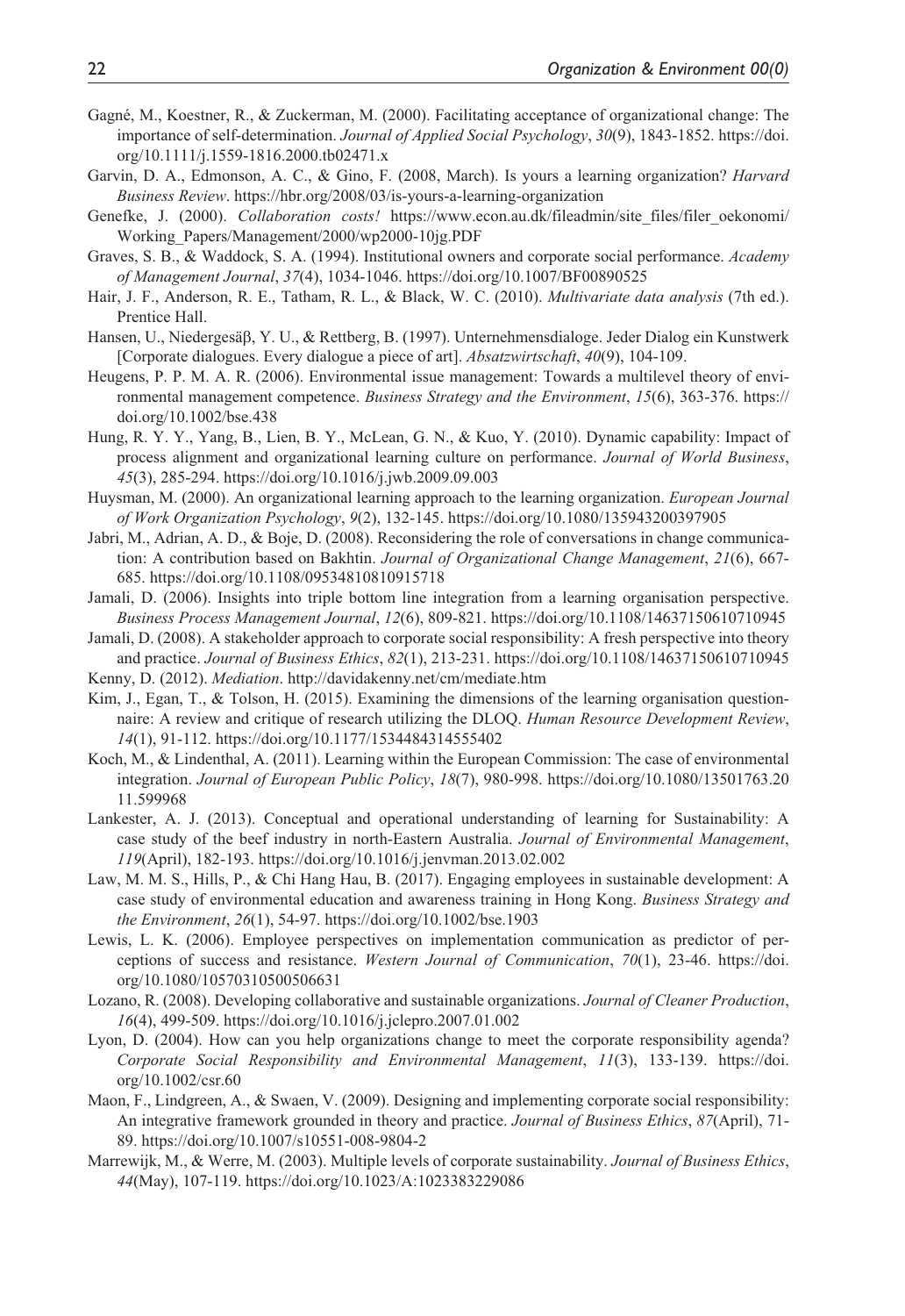- Marsick, V. J., & Watkins, K. E. (2003). Demonstrating the value of an organization's learning culture: The Dimensions of the Learning Organization Questionnaire. *Advances in Developing Human Resources*, *5*(2), 132-151. <https://doi.org/10.1177/1523422303251341>
- Molnar, E., & Mulvihill, P. R. (2003). Sustainability-focused organizational learning: Recent experiences and new challenges. *Journal of Environmental Planning and Management*, *46*(2), 167-176. [https://doi.](https://doi.org/10.1080/0964056032000070990) [org/10.1080/0964056032000070990](https://doi.org/10.1080/0964056032000070990)
- Müller, M., & Siebenhüner, B. (2007). Policy instruments for sustainability-oriented organizational learning. *Business Strategy and the Environment*, *16*(3), 232-245.<https://doi.org/10.1002/bse.481>
- Nadler, J., Thompson, L., & Van Boven, L. (2003). Learning negotiation skills: Four models of knowledge creation and transfer. *Management Science*, *49*(4), 529-540.<https://doi.org/10.1287/mnsc.49.4.529.14431>
- Nijhof, A., De Bruijn, T., Fisscher, O., Jonker, J., Karssing, E., & Schoemaker, M. (2005). Learning to be responsible: Developing competencies for organization wide CSR. In J. Jonker & J. Cramer (Eds.), *Making a difference: The Dutch national program on corporate social responsibility* (pp. 57-84). Ministry of Economic Affairs (Netherlands).
- Nord, W. R., & Fuller, S. R. (2009). Increasing corporate social responsibility through an employee-centered approach. *Employee Responsibilities and Rights Journal*, *21*(4), 279-209. [https://doi.org/10.1007/](https://doi.org/10.1007/s10672-009-9126-2) [s10672-009-9126-2](https://doi.org/10.1007/s10672-009-9126-2)
- O'Connor, B. P. (2000). SPSS and SAS programs for determining the number of components using parallel analysis and Velicer's MAP test. *Behavior Research Method*, *32*(3), 396-402. [https://doi.org/10.3758/](https://doi.org/10.3758/BF03200807) [BF03200807](https://doi.org/10.3758/BF03200807)
- Örtenblad, A. (2002). A typology of the idea of learning organization. *Management Learning*, *33*(2), 213- 230. <https://doi.org/10.1177/1350507602332004>
- Osagie, E. R., Wesselink, R., Blok, V., & Mulder, M. (2019). Contextualizing individual competencies for managing the corporate social responsibility adaptation process: The apparent influence of the business case logic. *Business & Society*, *58*(2), 369-403.<https://doi.org/10.1177/0007650316676270>
- Osagie, E. R., Wesselink, R., Runhaar, P. R., & Mulder, M. (2018). Unraveling the competence development of corporate social responsibility leaders: The importance of peer learning, learning goal orientation, and learning climate. *Journal of Business Ethics*, *151*(4), 891-906. [https://doi.org/10.1007/](https://doi.org/10.1007/s10551-017-3638-8) [s10551-017-3638-8](https://doi.org/10.1007/s10551-017-3638-8)
- Pasricha, P., Singh, B., & Verma, P. (2018). Ethical leadership, organic organizational cultures and corporate social responsibility: An empirical study in social enterprises. *Journal of Business Ethics*, *151*(4), 941-958.<https://doi.org/10.1007/s10551-017-3568-5>
- Peterson, C. (2009). Transformational supply chains and the "wicked problem" of sustainability: Aligning knowledge, innovation, entrepreneurship, and leadership. *Journal of Chain and Network Science*, *9*(2), 71-82.<https://doi.org/10.3920/JCNS2009.x178>
- Pierce, J. L., Kostova, T., & Dirks, K. T. (2003). The state of psychological ownership: Integrating and extending a century of research. *Review of General Psychology*, *7*(1), 84-107. [https://doi.](https://doi.org/10.1037/1089-2680.7.1.84) [org/10.1037/1089-2680.7.1.84](https://doi.org/10.1037/1089-2680.7.1.84)
- Preacher, K. J., & Hayes, A. F. (2004). SPSS and SAS procedures for estimating indirect effects in simple mediation models. *Behavior Research Method, 36*(November), 717-731. [https://doi.org/10.3758/](https://doi.org/10.3758/BF03206553) [BF03206553.](https://doi.org/10.3758/BF03206553)
- Ramus, C. A., & Steger, U. (2000). The roles of supervisory support behaviors and environmental policy in employee "ecoinitiatives" at leading-edge European companies. *Academy of Management Journal*, *43*(4), 605-626.<https://doi.org/10.2307/1556357>
- Rittel, H. W. J., & Webber, M. M. (1973). Dilemmas in a general theory of planning. *Policy Sciences*, *4*(June), 155-169. <https://doi.org/10.1007/BF01405730>
- Rosseel, Y. (2012). lavaan: An R package for structural equation modeling. *Journal of Statistical Software*, *48*(2), 1-36. <https://doi.org/10.18637/jss.v048.i02>
- Senge, P. M. (1990). *The fifth discipline: The art and practice of the learning organization*. Doubleday.
- Siebenhüner, B., & Arnold, M. (2007). Organizational learning to manage sustainable development. *Business Strategy and the Environment*, *16*(5), 339-353.<https://doi.org/10.1002/bse.579>
- Spector, P. E. (2006). Method variance in organizational research: Truth or urban legend. *Organizational Research Methods*, *9*(2), 221-232.<https://doi.org/10.1177/1094428105284955>
- Stevens, J. P. (2002). *Applied multivariate statistics for the social sciences* (4th ed.). Lawrence Erlbaum.